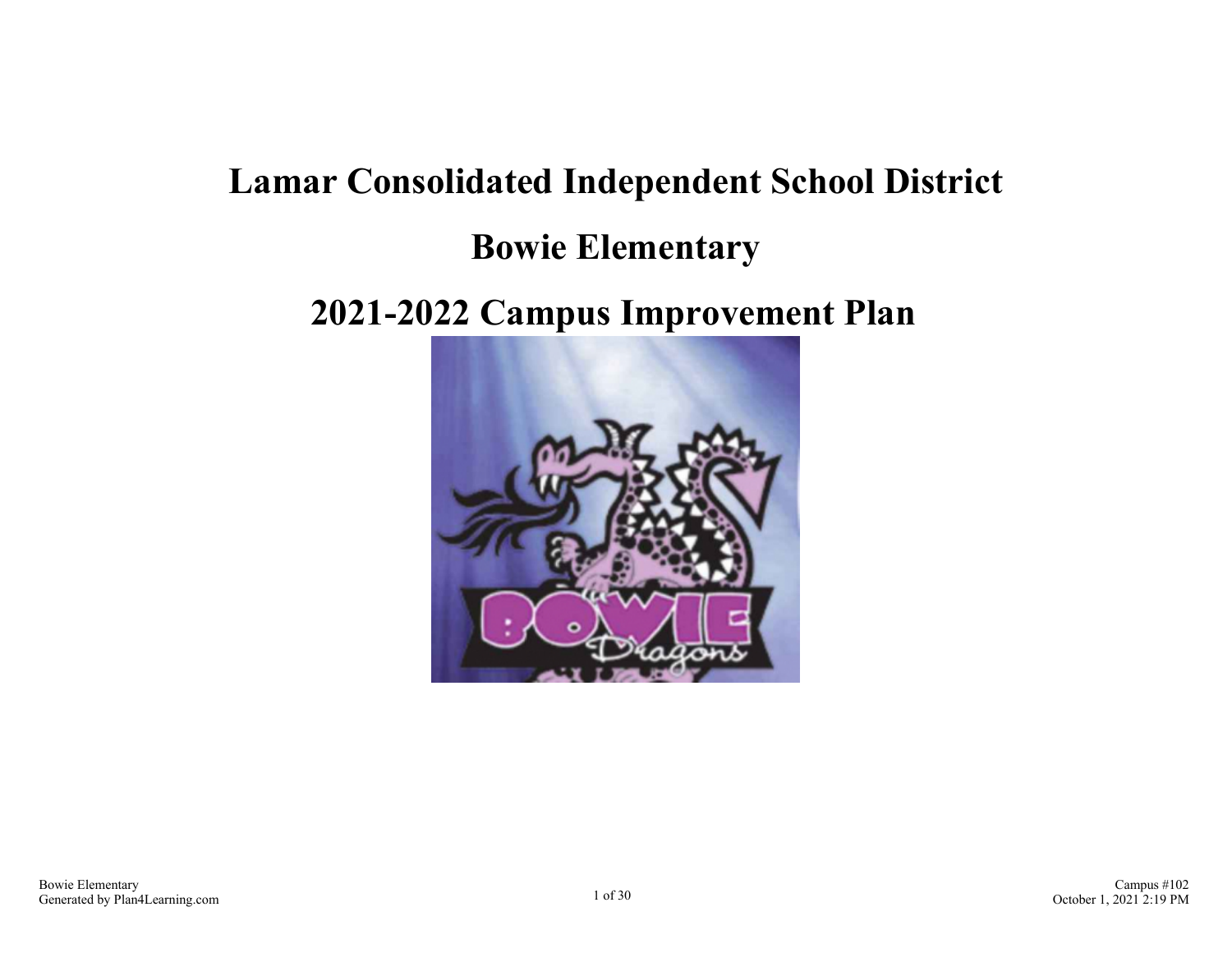## **Mission Statement**

The mission of Bowie Elementary School is to establish an effective educational program that will enable every student to meet his/her fullest potential in order to be successful citizen within our future and present world.

## **Vision**

## Every Child, Every Day, WHATEVER it Takes!

## **Core Beliefs**

Failure is not an option. No two students are alike. Everything we do should be purposeful, intentional, and meaningful. If we can predict it, we can prevent it.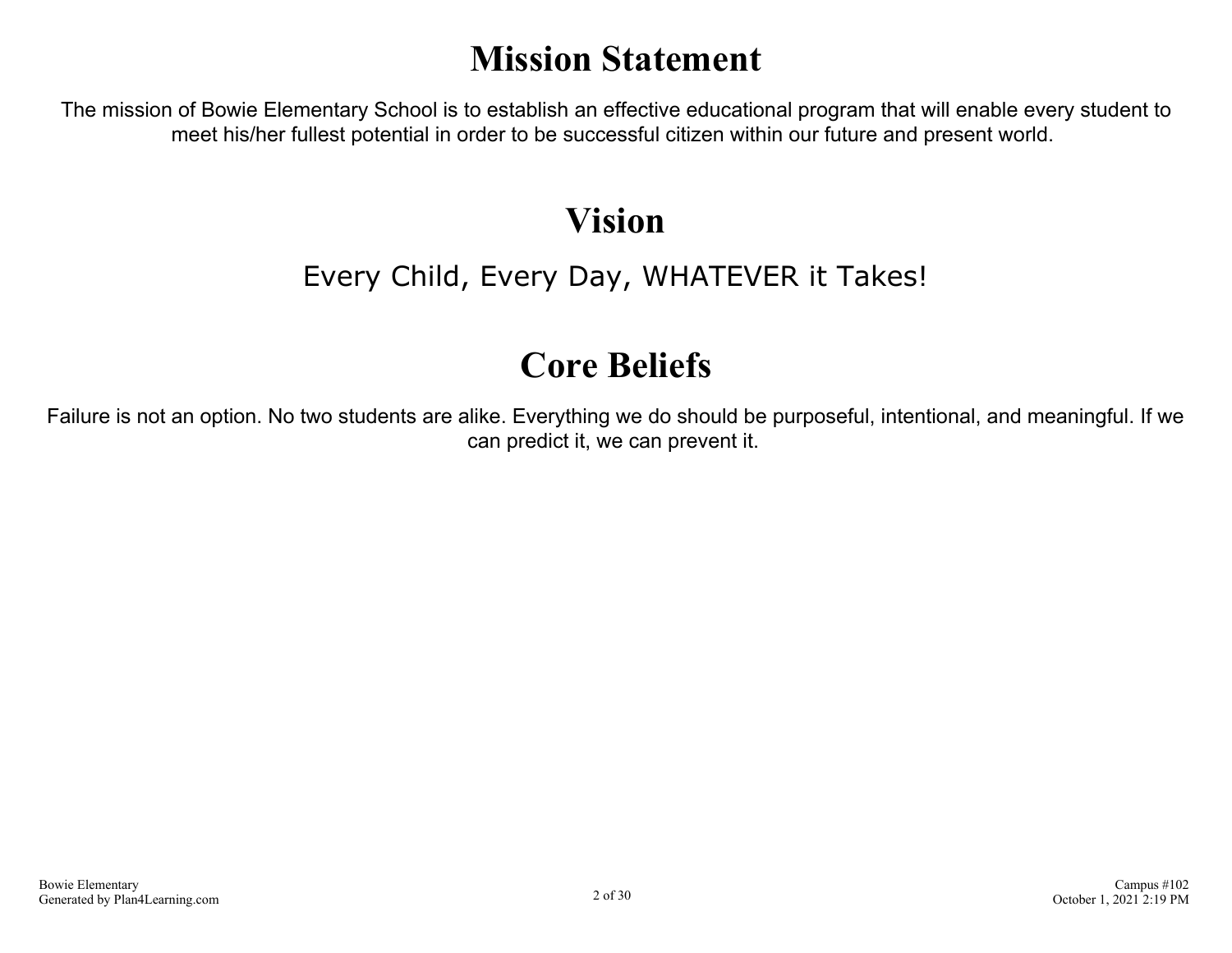## **Table of Contents**

| Comprehensive Needs Assessment                                                                                                                                       |    |
|----------------------------------------------------------------------------------------------------------------------------------------------------------------------|----|
| Demographics                                                                                                                                                         |    |
| <b>Student Learning</b>                                                                                                                                              |    |
| School Processes & Programs                                                                                                                                          |    |
| Perceptions                                                                                                                                                          | 6  |
| Comprehensive Needs Assessment Data Documentation                                                                                                                    |    |
| Goals                                                                                                                                                                | 9  |
| Goal 1: By May 2022, the percentage of K-2 students reading on or above grade level as indicated on the EOY GRA/EDL assessment, will increase by at least 10%.       | 10 |
| Goal 2: By May 2022, the percentage of 5th grade students earning approaches, meets, or masters as indicated on STAAR, will increase by at least 10% in science.     | 13 |
| Goal 3: By May 2022, the percentage of 3rd, 4th, and 5th grade students earning approaches, meets, or masters as indicated on STAAR, will increase by at least 6% in |    |
| reading.                                                                                                                                                             | 15 |
| Goal 4: By May 2022, the percentage of 3rd, 4th, and 5th grade students earning approaches, meets, or masters as indicated on STAAR, will increase by at least 6% in |    |
| math.                                                                                                                                                                | 20 |
| <b>State Compensatory</b>                                                                                                                                            | 24 |
| <b>Budget for Bowie Elementary</b>                                                                                                                                   | 25 |
| Personnel for Bowie Elementary                                                                                                                                       | 25 |
| Title I Schoolwide Elements                                                                                                                                          | 25 |
| ELEMENT 1. SWP COMPREHENSIVE NEEDS ASSESSMENT (CNA)                                                                                                                  | 26 |
| 1.1: Comprehensive Needs Assessment                                                                                                                                  | 26 |
| ELEMENT 2. SWP CAMPUS IMPROVEMENT PLAN (CIP)                                                                                                                         | 26 |
| 2.1: Campus Improvement Plan developed with appropriate stakeholders                                                                                                 | 26 |
| 2.2: Regular monitoring and revision                                                                                                                                 | 26 |
| 2.3: Available to parents and community in an understandable format and language                                                                                     | 26 |
| ELEMENT 3. PARENT AND FAMILY ENGAGEMENT (PFE)                                                                                                                        | 26 |
| 3.1: Develop and distribute Parent and Family Engagement Policy                                                                                                      | 27 |
| 3.2: Offer flexible number of parent involvement meetings                                                                                                            | 27 |
| Title I Personnel                                                                                                                                                    | 27 |
| <b>Campus Funding Summary</b>                                                                                                                                        | 28 |
| Addendums                                                                                                                                                            | 29 |
|                                                                                                                                                                      |    |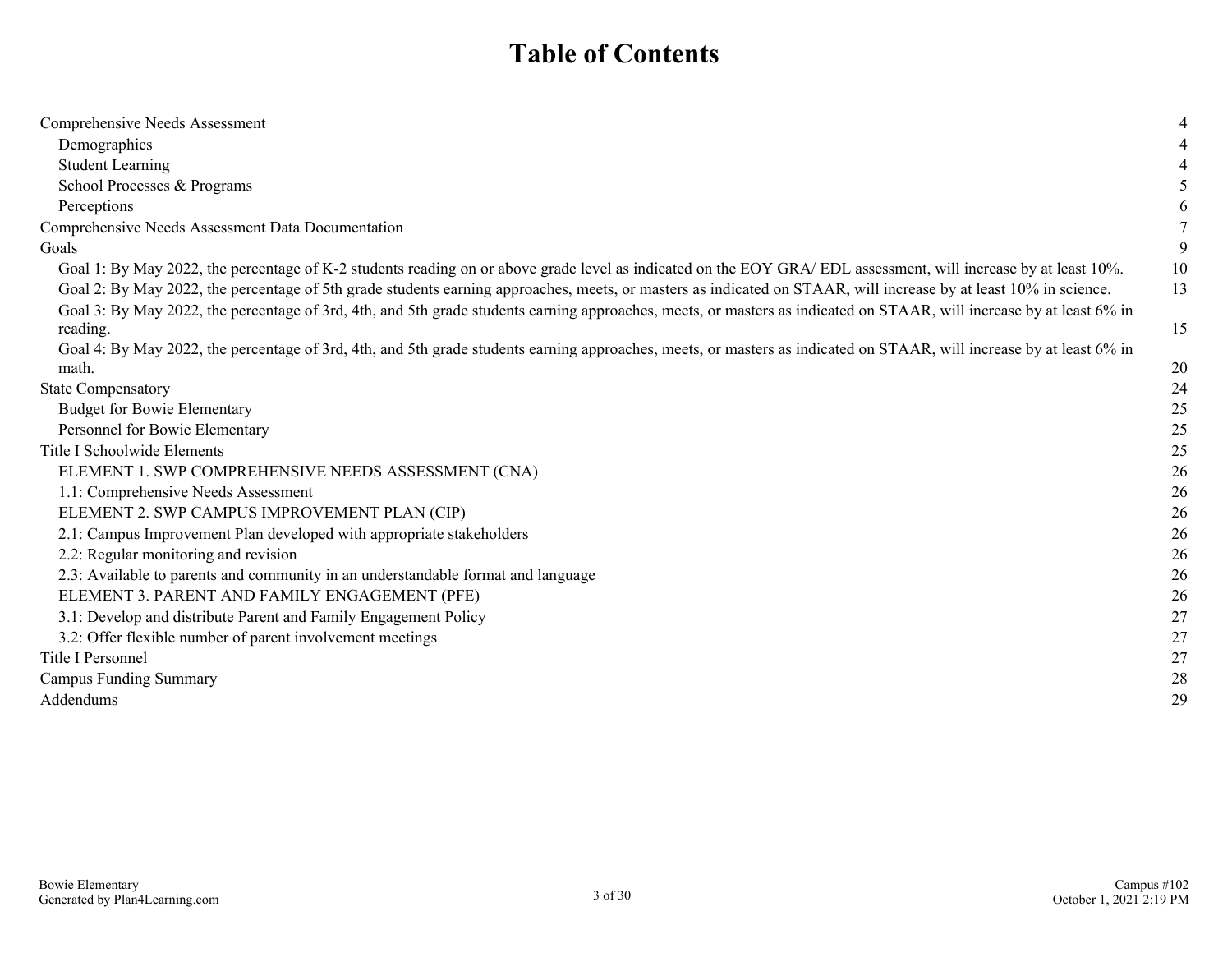## **Comprehensive Needs Assessment**

**Revised/Approved: September 2, 2021**

### <span id="page-3-0"></span>**Demographics**

#### **Demographics Summary**

Bowie Elementary has been opened since 1961 and services the Rosenberg community for grades kindergarten through fifth grade. We are located off of highway 90 and Bamore road. Our stakeholders include students, families, all staff, and community members. All stakeholders are included in the planning process as authentic, valuable, contributing partners in the development and implementation of the improvement plan.

Our special programs include: Gifted and Talented, Bilingual/ ESL, and Special Education. We are a Title I campus which requires all staff to be certified as highly qualified. These special programs are aligned with the needs and desires of our students, parents and community. Our programs meet the needs of our individual students which aligns with our campus vision statement," Every Child, Every Day, WHATEVER it Takes! "

 Demographics Summary Total Enrollment: 442 Ethnicity/ Race: Hispanic- 86.3% Black or African American - 3.2% White - 8.8% American Indian - 0.4% Asian - $0.5\%$ Two or More Races - 0.7%

Bowie Elementary Generated by Plan4Learning.com 4 of 30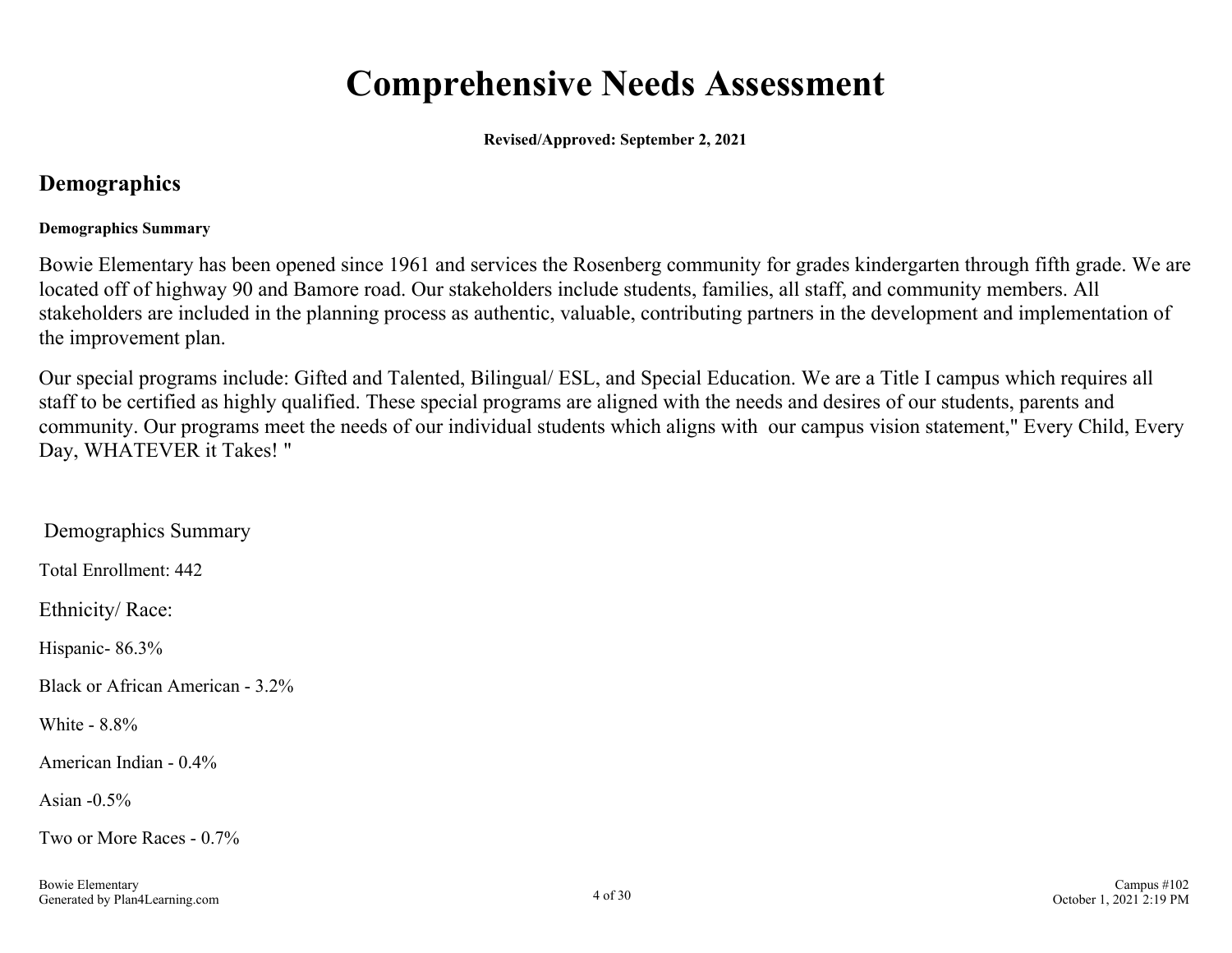### <span id="page-4-0"></span>**Student Learning**

**Student Learning Summary**

#### **State Assessment Student Performance**

40% of students achieved approaches on the 5th Grade STAAR Science assessment in 2020- 2021.

51% of students achieved approaches on the 4th Grade STAAR Writing assessment in 2020- 2021.

71% of students achieved approaches on the  $3<sup>rd</sup> - 5<sup>th</sup>$  Grade STAAR Reading assessment in 2020-2021.

72% of students achieved approaches on the  $3<sup>rd</sup> - 5<sup>th</sup>$  Grade STAAR Math assessment in 2020-2021.

45% of students achieved "on or above level" on K-2 GRA in 2020- 2021.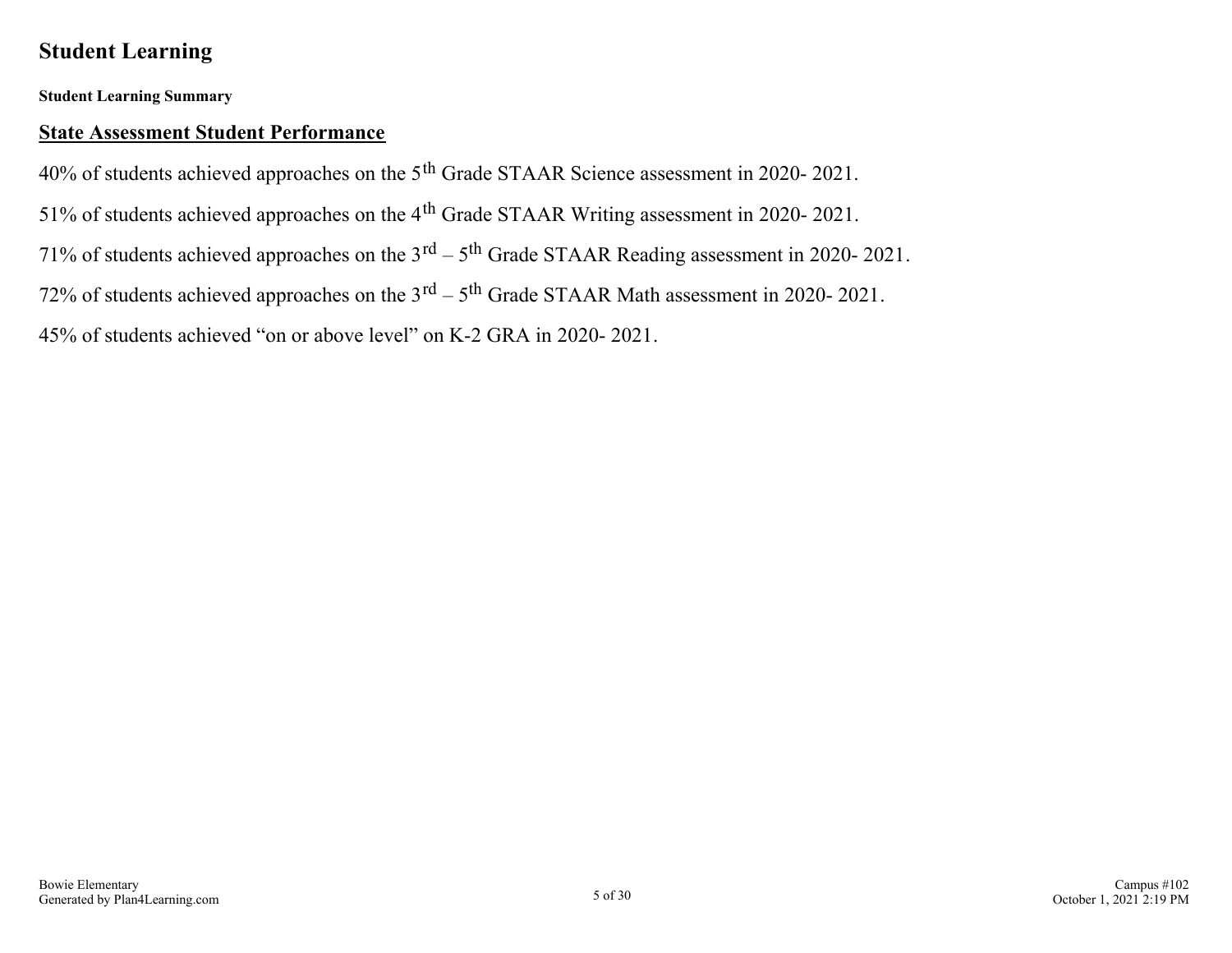### <span id="page-5-0"></span>**School Processes & Programs**

#### **School Processes & Programs Summary**

School Culture, Climate, and Leadership Effectiveness

 The curriculum and instruction at Bowie is driven by the district's scope and sequence, road maps, and curriculum at a glance calendars. Some critical components of the district curriculum include: district progress monitoring assessments, campus common assessments, problem solving processes, balanced literacy including the Reading/Writing workshop and small group instruction across content areas.

One focus for our campus has been improving student engagement and improving Tier 1 instruction. Bowie brainstorming, weekly planning, PLCs, and vertical alignment meetings are held monthly to analyze student need and academic growth. Through the MTSS process, student progress is measured throughout the school year. Teachers, facilitators, coaches, administrators, and special education staff continue to work together to ensure all students achieve academic growth through focused consistent collaboration. Students receive intervention through Sunrise Scholars, after school tutorials, and our Dragon Den intervention time that has been incorporated into our daily master schedule.

All staff members at Bowie will continue to seek various professional development opportunities through campus, district, and out of district opportunities to continue to improve student academic growth. Student academic and behavioral successes and growth is recognized each grading period through our Bowie Bash ceremonies. Our students and staff are recognized through our campus wide PBIS (positive behavior intervention system) rewards program which contributes to our positive campus climate.

Parent engagement is encouraged through a variety of activities such as Reading Night, Math & Science Night, Book Fairs, Veterans' Day Program, Musical programs, our P.E. program, and our Dragon Dash event. We continually strive to maintain a strong connection with our parents and community stakeholders. The Bowie staff, parents, and community worked collaboratively to build the Friends of Bowie Organization. The purpose of the organization is to bring families closer together and work towards common goals for the betterment of our students.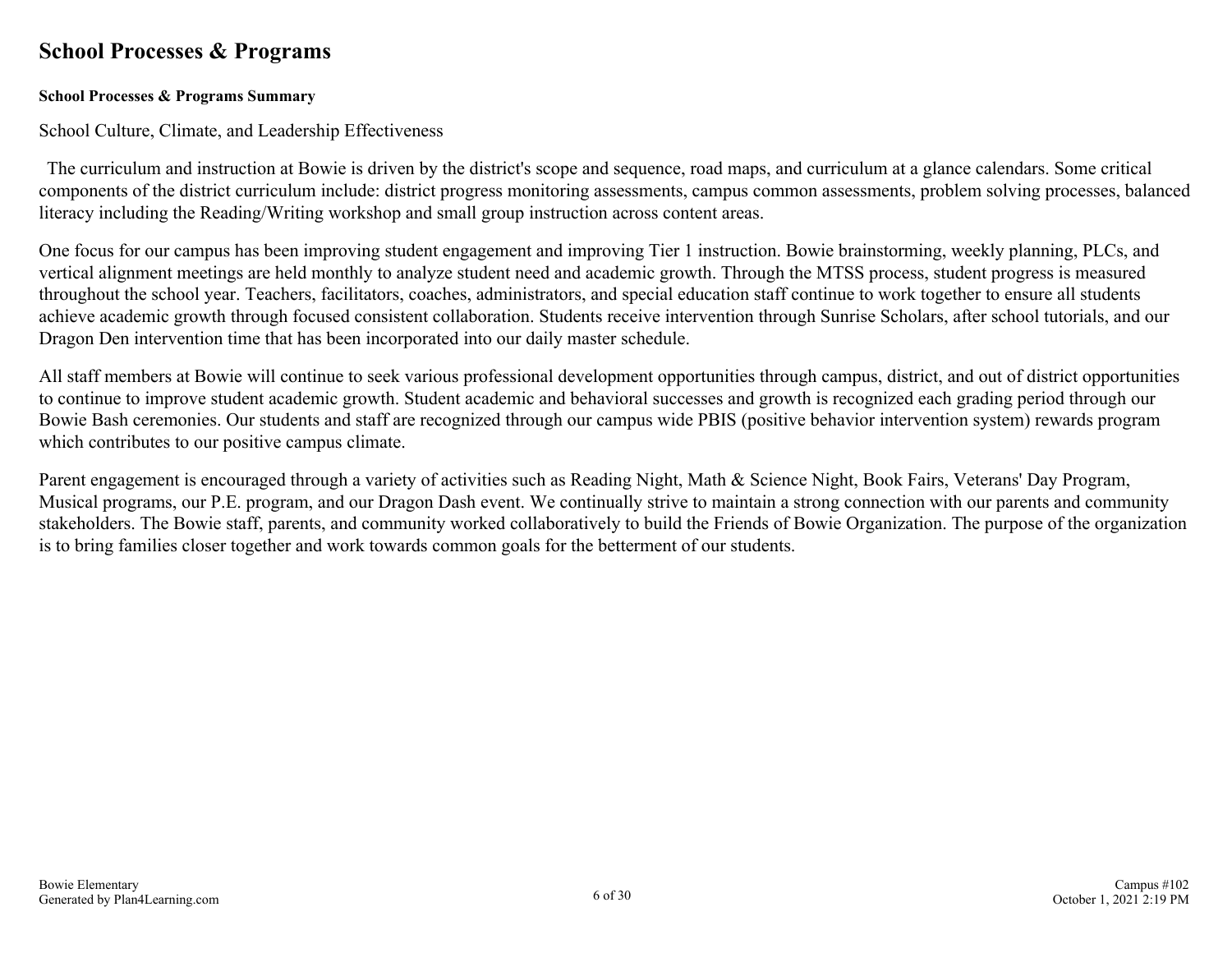### <span id="page-6-0"></span>**Perceptions**

#### **Perceptions Summary**

Our Parent survey indicated the following perceptions:

Grade of an A - 58%

Grade of a B - 29  $\%$ 

Grade of a C - 13%

Parents agreed or agreed strongly that the teachers set high expectations for their child and all students. They believe their child is prepared to do well in the next grade and is receiving effective instruction. The atmosphere of the school was positive per the parent survey. Parents communicated they feel welcomed, informed and knew the teachers were available to discuss their child's needs. They stated their children are excited to come to school, and feel Bowie is a safe place where students and teachers respect one another.

Our student survey indicated the following perceptions:

79% of our students would give the school a grade of A/B. The students are proud of the school and have good friends at school. They know they are treated fairly and that there are people they can talk to if they have a school problem or a personal problem. Students feel encouraged by their teachers and feel they are given praise for good work. Bowie is a safe place for them.

The culture and climate at Bowie is based on a combination of our four behavior expectations; Respect, Responsibility, Problem Solving, and Self-Control as well as the Six Pillars of Character. Students are encouraged to implement these character traits in everyday situations.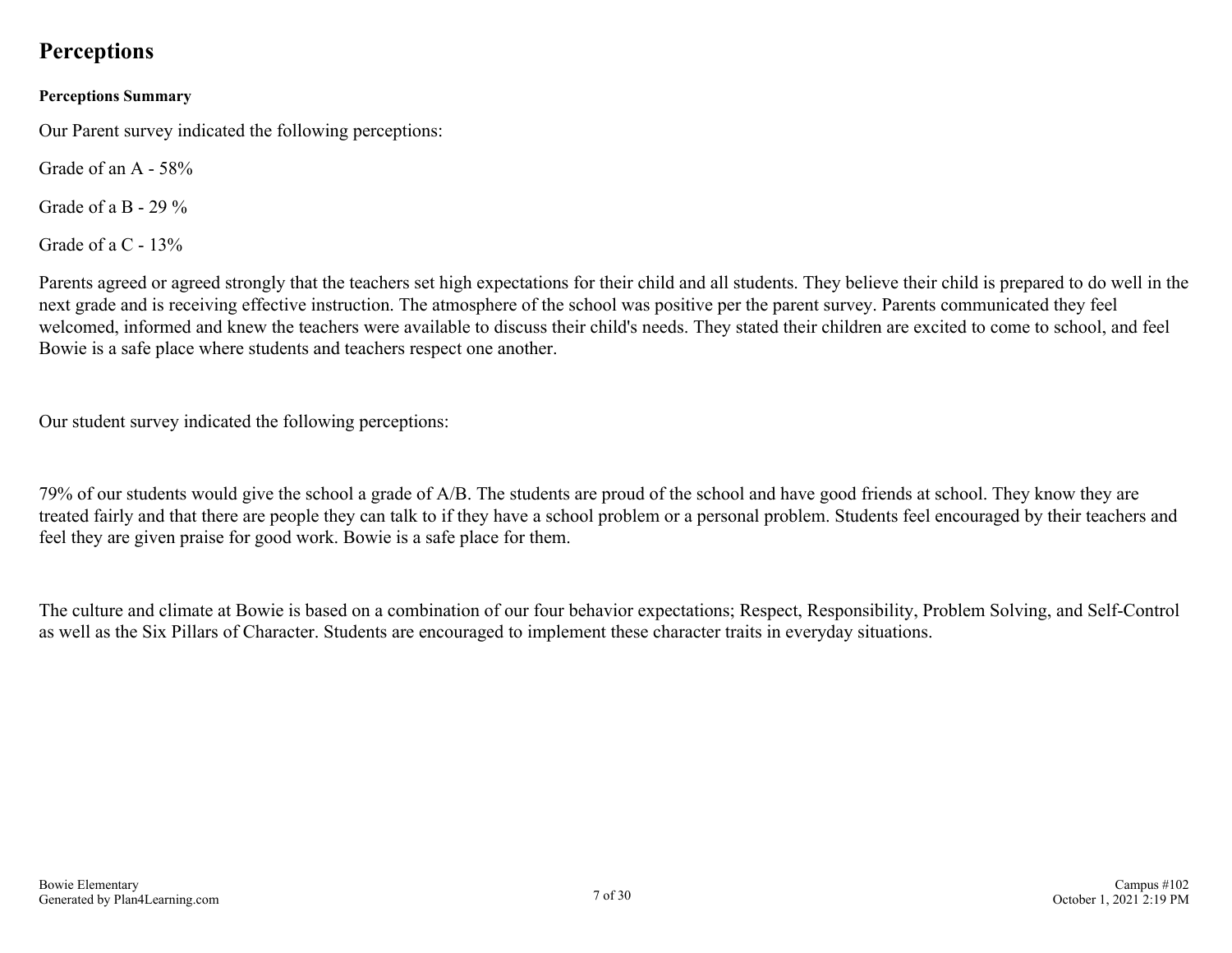## **Comprehensive Needs Assessment Data Documentation**

<span id="page-7-0"></span>The following data were used to verify the comprehensive needs assessment analysis:

#### **Improvement Planning Data**

- District goals
- Campus goals
- Performance Objectives with summative review (prior year)
- Campus/District improvement plans (current and prior years)
- Covid-19 Factors and/or waivers

#### **Accountability Data**

- Student Achievement Domain
- Student Progress Domain
- Closing the Gaps Domain
- Federal Report Card Data

#### **Student Data: Assessments**

- STAAR released test questions
- Texas English Language Proficiency Assessment System (TELPAS) and TELPAS Alternate results
- Texas Primary Reading Inventory (TPRI), Tejas LEE, or other alternate early reading assessment results
- Student failure and/or retention rates
- Local benchmark or common assessments data
- Running Records results
- Texas approved PreK 2nd grade assessment data

#### **Student Data: Student Groups**

- Special programs data, including number of students, academic achievement, discipline, attendance, and progress
- Economically Disadvantaged / Non-economically disadvantaged performance, progress, and participation data
- Special education/non-special education population including discipline, progress and participation data
- At-risk/non-at-risk population including performance, progress, discipline, attendance, and mobility data
- Section 504 data
- Homeless data
- Gifted and talented data
- Dyslexia Data
- Response to Intervention (RtI) student achievement data

#### **Student Data: Behavior and Other Indicators**

- Attendance data
- Discipline records
- School safety data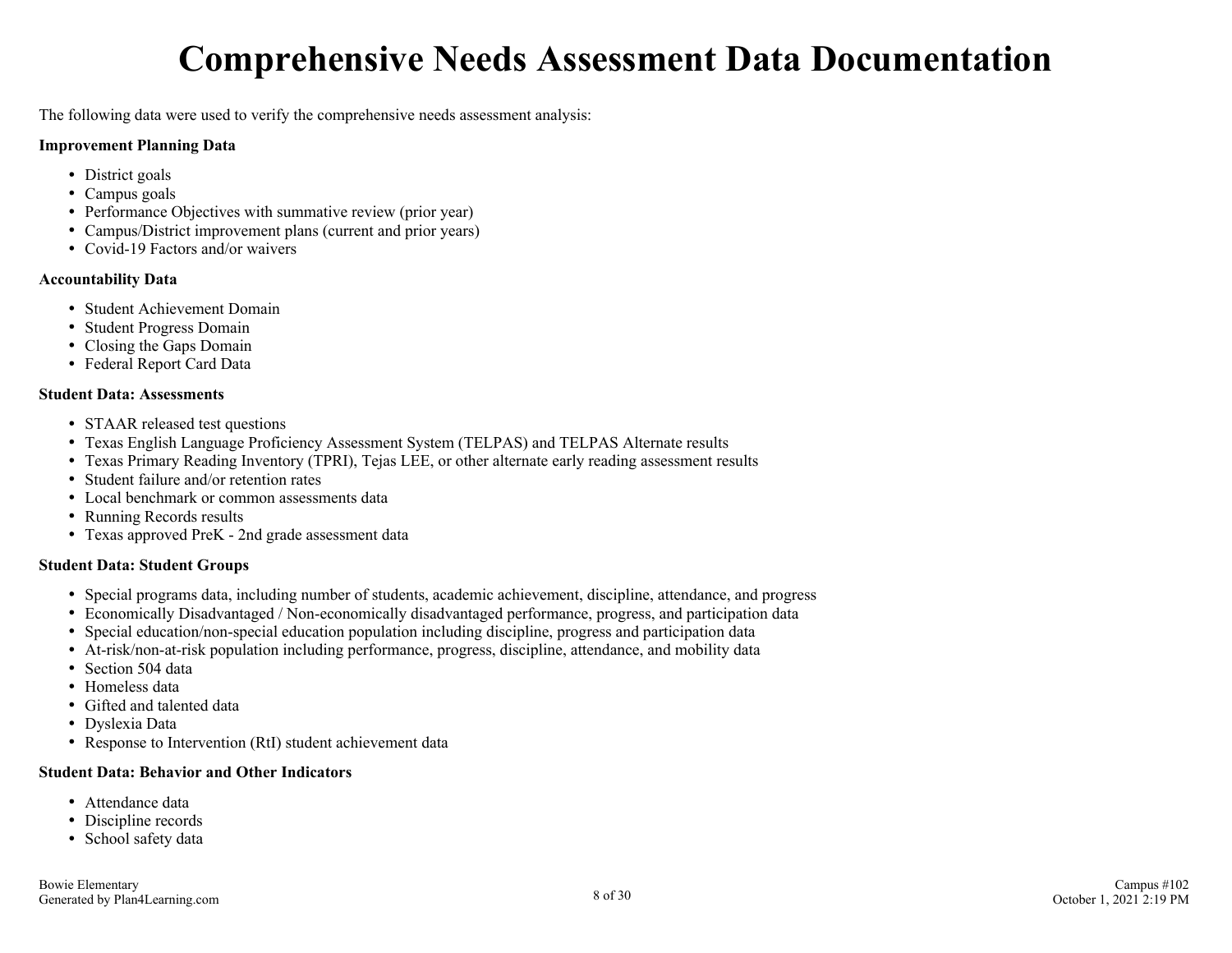#### **Employee Data**

- Professional learning communities (PLC) data
- Campus department and/or faculty meeting discussions and data
- Professional development needs assessment data

#### **Parent/Community Data**

- Parent surveys and/or other feedback
- Parent engagement rate
- Community surveys and/or other feedback

#### **Support Systems and Other Data**

- Processes and procedures for teaching and learning, including program implementation
- Communications data
- Budgets/entitlements and expenditures data
- Study of best practices
- Action research results
- Other additional data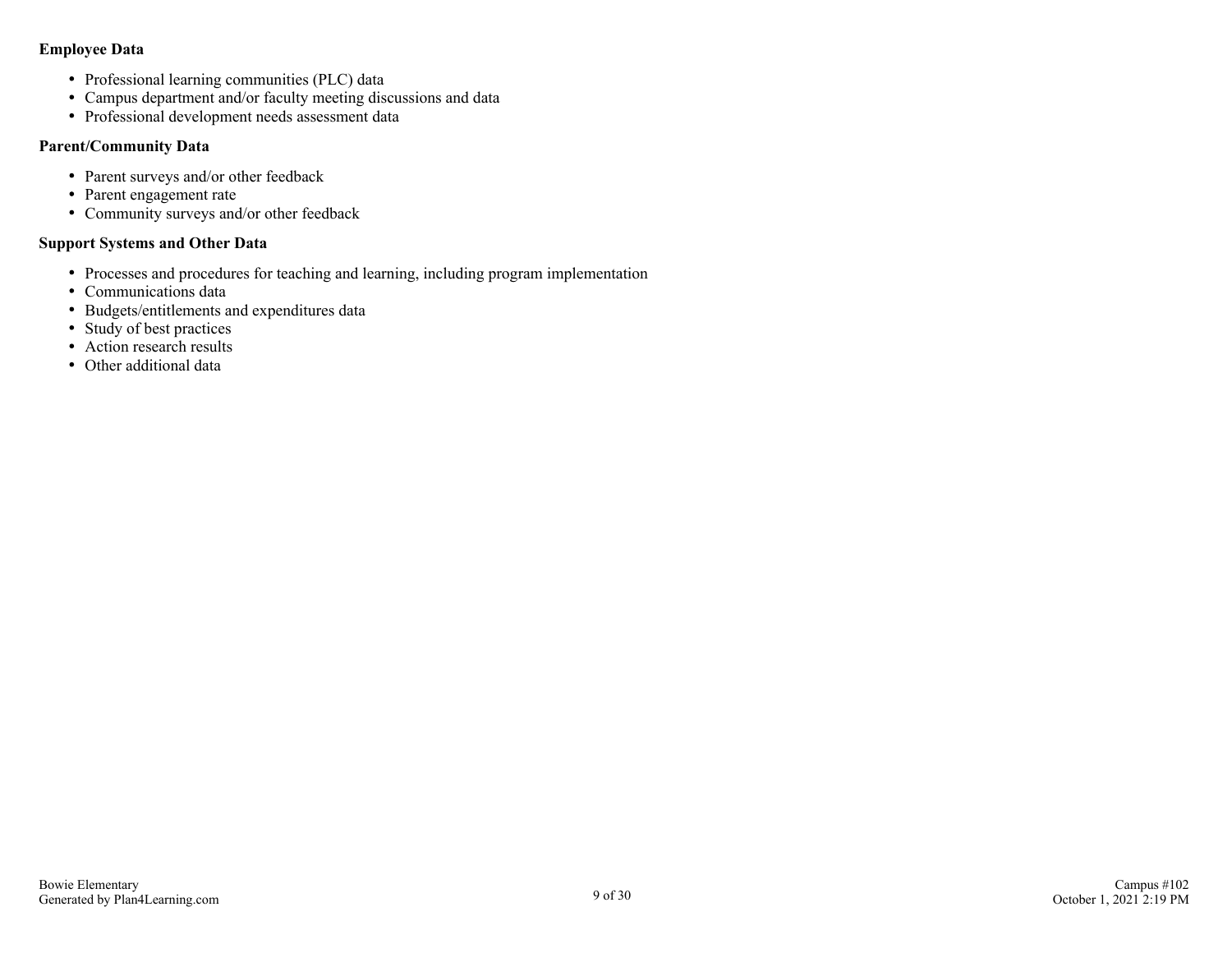## **Goals**

#### **Revised/Approved: October 19, 2021**

<span id="page-9-0"></span>**Goal 1:** By May 2022, the percentage of K-2 students reading on or above grade level as indicated on the EOY GRA/ EDL assessment, will increase by at least 10%.

**Performance Objective 1:** Ensure all students receive supports for intervention either in the form of remediation, extensions, or through supplemental tutoring and related supplies and materials.

**Evaluation Data Sources:** Guided Reading lesson plans. Growth in reading levels reflected in student's progress in GRA, TX-KEA, and TPRI.

| <b>Strategy 1 Details</b>                                                                                                                                                                                                                                                                                                            | <b>Reviews</b> |                               |     |                  |
|--------------------------------------------------------------------------------------------------------------------------------------------------------------------------------------------------------------------------------------------------------------------------------------------------------------------------------------|----------------|-------------------------------|-----|------------------|
| <b>Strategy 1:</b> Students in K-2 will have access to online programming and technology to support, re-mediate and/or                                                                                                                                                                                                               |                | Formative                     |     |                  |
| enrich academic concepts taught. Technology will be updated and furnished to support the campus needs.<br>Strategy's Expected Result/Impact: Improvement in students' foundation reading skills such as decoding,<br>and phonemic awareness. (HB 3 Reading Support)<br><b>Staff Responsible for Monitoring: Academic Facilitator</b> | <b>Nov</b>     | Feb                           | Apr | June             |
| Teachers                                                                                                                                                                                                                                                                                                                             |                |                               |     |                  |
| <b>TEA Priorities:</b> Build a foundation of reading and math                                                                                                                                                                                                                                                                        |                |                               |     |                  |
| <b>Strategy 2 Details</b>                                                                                                                                                                                                                                                                                                            | <b>Reviews</b> |                               |     |                  |
| <b>Strategy 2:</b> Staff will utilize Dragon Den intervention time and daily instruction time to implement decoding, sight<br>word, and comprehension intervention strategies to increase the number of students reading at/above grade level in<br>grades K-2, including EL population.                                             |                | Formative<br><b>Summative</b> |     |                  |
|                                                                                                                                                                                                                                                                                                                                      |                | Feb                           | Apr | June             |
| <b>Strategy's Expected Result/Impact:</b> Improvement in students' foundation reading skills such as decoding<br>and phonemic awareness to improve comprehension. (HB 3 Reading Support)                                                                                                                                             |                |                               |     |                  |
| <b>Staff Responsible for Monitoring: Academic Facilitator</b><br>ESL/Bilingual Lead<br>Teachers                                                                                                                                                                                                                                      |                |                               |     |                  |
| Title I Schoolwide Elements: 2.4 - TEA Priorities: Build a foundation of reading and math                                                                                                                                                                                                                                            |                |                               |     |                  |
| <b>Strategy 3 Details</b>                                                                                                                                                                                                                                                                                                            |                | <b>Reviews</b>                |     |                  |
| <b>Strategy 3:</b> Summer based literacy program will be held for identified students in grades K-2 to re-mediate literacy<br>deficiencies.                                                                                                                                                                                          |                | <b>Formative</b>              |     | <b>Summative</b> |
| Strategy's Expected Result/Impact: Servicing identified students and addressing their specific needs which                                                                                                                                                                                                                           | <b>Nov</b>     | Feb                           | Apr | June             |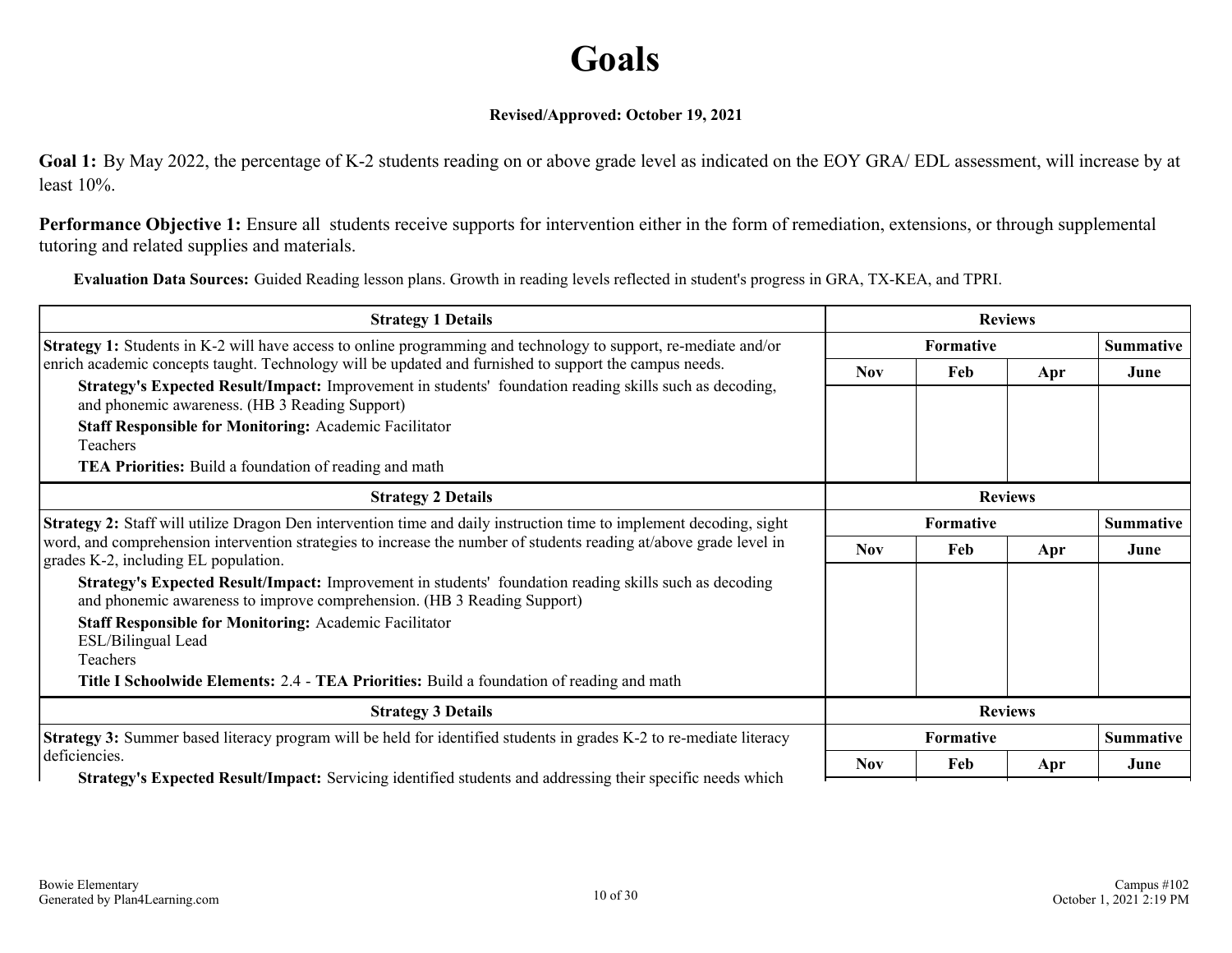| will result in improving our overall student achievement. (HB 3 Reading Support)<br><b>Staff Responsible for Monitoring: Administrators</b><br>Teachers |             |  |
|---------------------------------------------------------------------------------------------------------------------------------------------------------|-------------|--|
| Title I Schoolwide Elements: 2.5 - TEA Priorities: Build a foundation of reading and math                                                               |             |  |
|                                                                                                                                                         |             |  |
|                                                                                                                                                         |             |  |
|                                                                                                                                                         |             |  |
|                                                                                                                                                         |             |  |
| Continue/Modify<br>Accomplished<br>No Progress<br>1009                                                                                                  | Discontinue |  |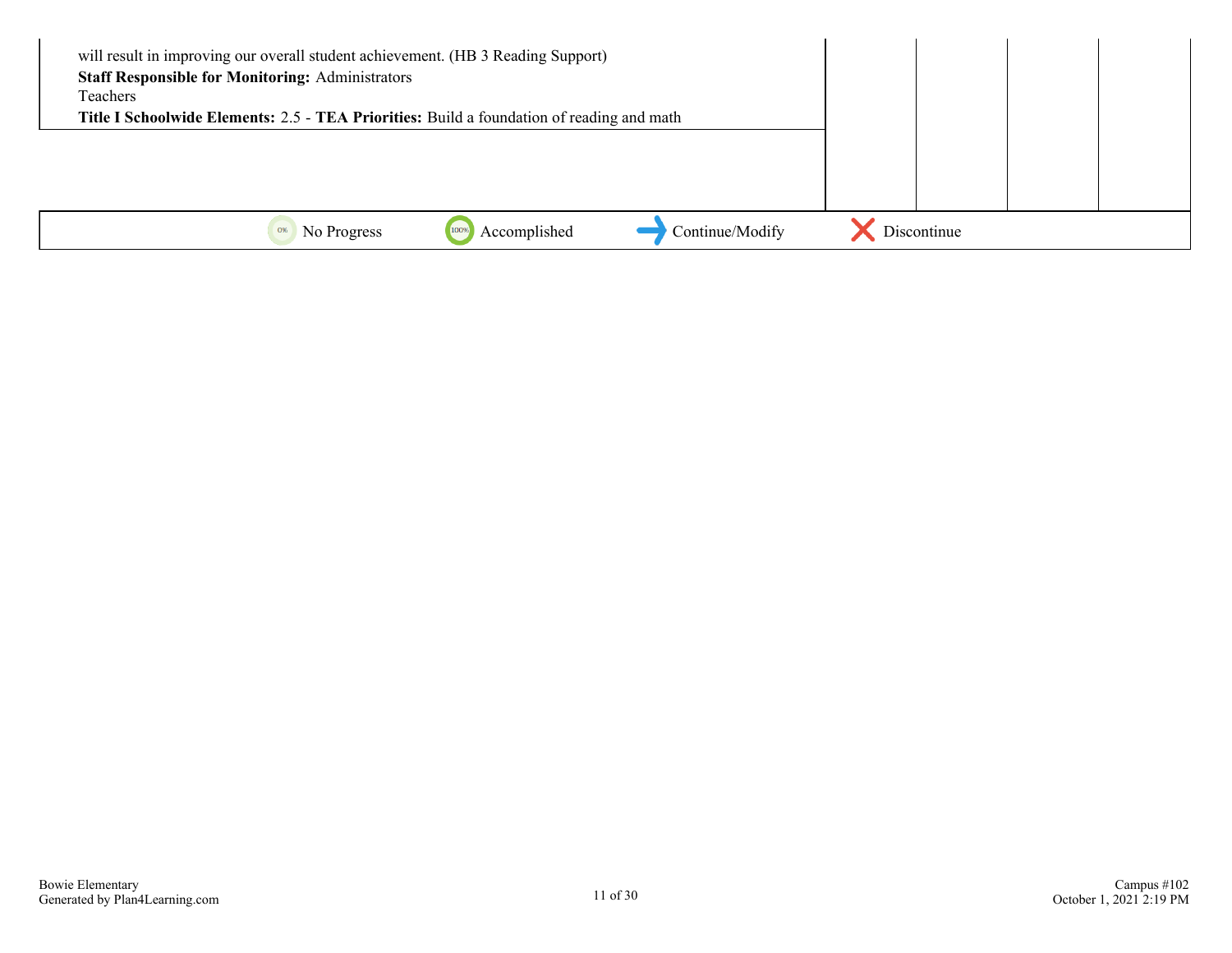**Goal 1:** By May 2022, the percentage of K-2 students reading on or above grade level as indicated on the EOY GRA/ EDL assessment, will increase by at least 10%.

**Performance Objective 2:** Provide coaching and mentoring to staff to improve Tier 1 and 2 academic foundation reading instruction and engagement practices.

**Evaluation Data Sources:** Observations, walkthroughs, lesson plans. Growth in reading levels reflected in student's progress in GRA, TX-KEA, and TPRI.

| <b>Strategy 1 Details</b>                                                                                                                                                                                                                                                                                                    | <b>Reviews</b>   |                  |                |                  |  |
|------------------------------------------------------------------------------------------------------------------------------------------------------------------------------------------------------------------------------------------------------------------------------------------------------------------------------|------------------|------------------|----------------|------------------|--|
| <b>Strategy 1:</b> Provide support to teachers with implementing the balanced literacy framework to structure instructional                                                                                                                                                                                                  |                  | <b>Formative</b> |                | <b>Summative</b> |  |
| time. Appropriate instructional materials or resources will be provided to meet expectations and improve learning for all<br>students.                                                                                                                                                                                       | <b>Nov</b>       | Feb              | Apr            | June             |  |
| <b>Strategy's Expected Result/Impact:</b> Improvement in students' foundation reading skills such as decoding<br>and phonemic awareness to improve comprehension. (HB 3 Reading Support)<br><b>Staff Responsible for Monitoring: Academic Facilitator</b>                                                                    |                  |                  |                |                  |  |
| Teachers                                                                                                                                                                                                                                                                                                                     |                  |                  |                |                  |  |
| Title I Schoolwide Elements: 2.5 - TEA Priorities: Build a foundation of reading and math<br>Funding Sources: Personnel Costs - 211 Title I, Part A - \$41,081.39                                                                                                                                                            |                  |                  |                |                  |  |
| <b>Strategy 2 Details</b>                                                                                                                                                                                                                                                                                                    |                  |                  | <b>Reviews</b> |                  |  |
| Strategy 2: Professional learning opportunities (training, book study, cohorts, etc.) will be provided for teachers to                                                                                                                                                                                                       | <b>Formative</b> |                  |                | <b>Summative</b> |  |
| improve Tier 1 instruction.                                                                                                                                                                                                                                                                                                  | <b>Nov</b>       | Feb              | Apr            | June             |  |
| Strategy's Expected Result/Impact: Teachers will have the opportunity for professional growth by learning<br>new strategies and techniques in guided reading, sheltered instruction, and critical thinking to use in their<br>classrooms.<br><b>Staff Responsible for Monitoring: Administrators</b><br>Academic Facilitator |                  |                  |                |                  |  |
| ESL/Bilingual Lead                                                                                                                                                                                                                                                                                                           |                  |                  |                |                  |  |
| Teachers<br><b>District Coaches</b>                                                                                                                                                                                                                                                                                          |                  |                  |                |                  |  |
| Title I Schoolwide Elements: 2.4, 2.6 - TEA Priorities: Build a foundation of reading and math                                                                                                                                                                                                                               |                  |                  |                |                  |  |
| <b>Strategy 3 Details</b>                                                                                                                                                                                                                                                                                                    |                  |                  | <b>Reviews</b> |                  |  |
| Strategy 3: Teachers will participate in PLCs to analyze and discuss student progress in their reading levels and                                                                                                                                                                                                            |                  | <b>Formative</b> |                | <b>Summative</b> |  |
| develop instructional plans, including appropriate guided reading strategies such as prompting.                                                                                                                                                                                                                              | <b>Nov</b>       | Feb              | Apr            | June             |  |
| Strategy's Expected Result/Impact: A year's growth in students individual reading levels. (HB 3 Reading<br>Support)                                                                                                                                                                                                          |                  |                  |                |                  |  |
| <b>Staff Responsible for Monitoring: Administrators</b><br>Facilitators<br>Teachers                                                                                                                                                                                                                                          |                  |                  |                |                  |  |
| Title I Schoolwide Elements: 2.4, 2.6 - TEA Priorities: Build a foundation of reading and math                                                                                                                                                                                                                               |                  |                  |                |                  |  |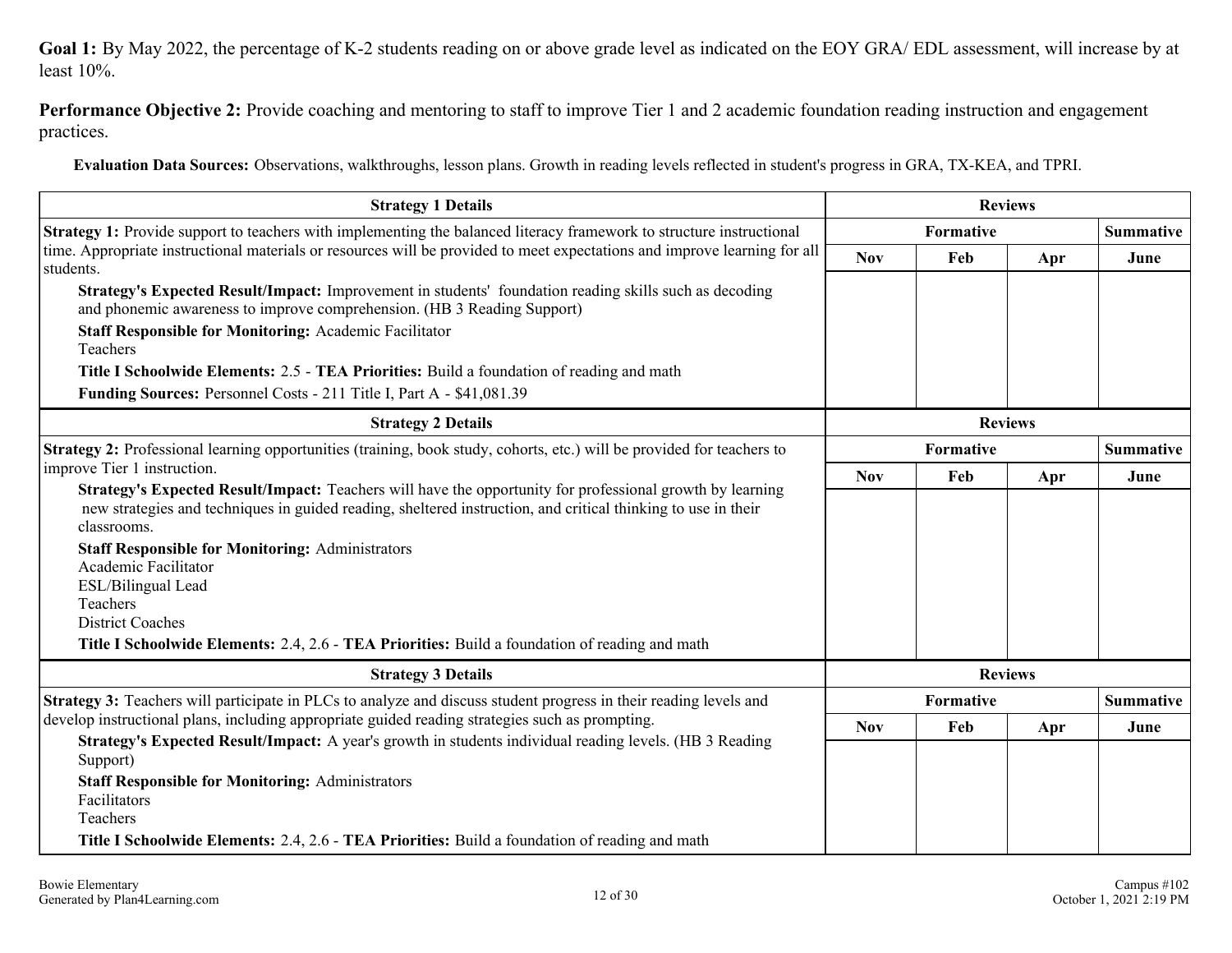| <b>Strategy 4 Details</b>                                                                                                        | <b>Reviews</b> |                                      |     |      |
|----------------------------------------------------------------------------------------------------------------------------------|----------------|--------------------------------------|-----|------|
| <b>Strategy 4:</b> Utilize planning to design differentiated individualized targeted guided reading instruction to address gaps, |                | <b>Formative</b><br><b>Summative</b> |     |      |
| remediation, and extension in TEKS.                                                                                              | <b>Nov</b>     | Feb                                  | Apr | June |
| Strategy's Expected Result/Impact: Student growth in mastery of each guided reading component. (HB 3<br>Reading Support)         |                |                                      |     |      |
| <b>Staff Responsible for Monitoring: Administrators</b>                                                                          |                |                                      |     |      |
| Facilitators                                                                                                                     |                |                                      |     |      |
| Teachers                                                                                                                         |                |                                      |     |      |
| Title I Schoolwide Elements: 2.4, 2.6 - TEA Priorities: Build a foundation of reading and math                                   |                |                                      |     |      |
| Continue/Modify<br>Accomplished<br>No Progress                                                                                   |                | Discontinue                          |     |      |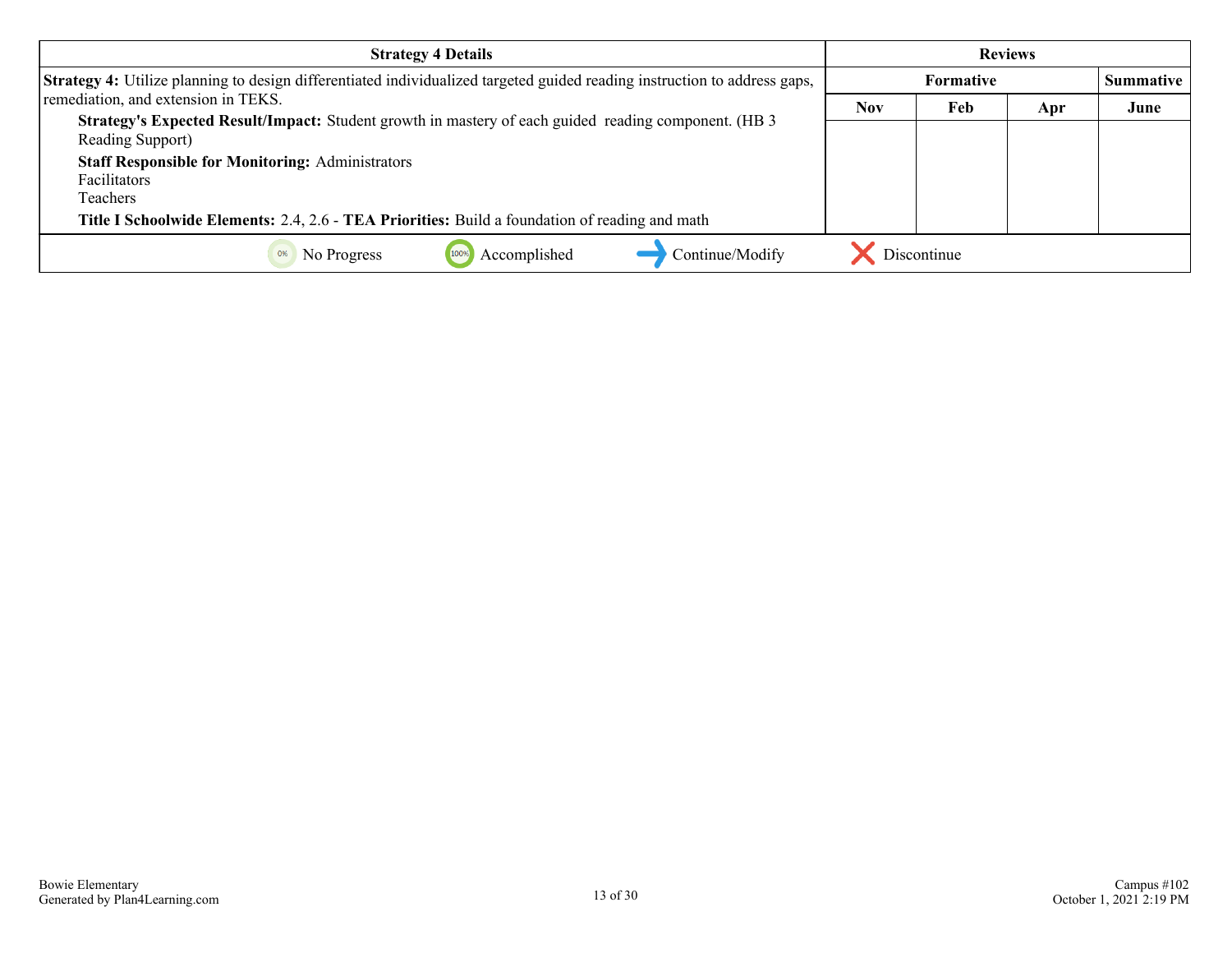<span id="page-13-0"></span>Goal 2: By May 2022, the percentage of 5th grade students earning approaches, meets, or masters as indicated on STAAR, will increase by at least 10% in science.

**Performance Objective 1:** Ensure all 5th grade science students receive supports for intervention either in the form of remediation, extensions, or through supplemental tutoring and related supplies and materials.

**Evaluation Data Sources:** Growth in science objectives reflected in students' progress on common assessments, MAPs screeners/assessments, and STAAR.

| <b>Strategy 1 Details</b>                                                                                                                                                                                                                                                               |                  | <b>Reviews</b>                       |                |                  |
|-----------------------------------------------------------------------------------------------------------------------------------------------------------------------------------------------------------------------------------------------------------------------------------------|------------------|--------------------------------------|----------------|------------------|
| Strategy 1: Hands-on learning investigations and/or experiences specific to living science, matter, gravity, physical                                                                                                                                                                   |                  | <b>Formative</b>                     |                | <b>Summative</b> |
| science as well as force and motion (including field trips). These experiences along with Stem scope materials will be<br>provided to improve learning for all students.                                                                                                                | <b>Nov</b>       | Feb                                  | Apr            | June             |
| Strategy's Expected Result/Impact: Improvement in students' academics by making connections with the<br>different types of living science, matter, gravity, physical science as well as force and motion that surround<br>them.<br><b>Staff Responsible for Monitoring: Facilitator</b> |                  |                                      |                |                  |
| Teachers                                                                                                                                                                                                                                                                                |                  |                                      |                |                  |
| <b>Title I Schoolwide Elements: 2.5</b>                                                                                                                                                                                                                                                 |                  |                                      |                |                  |
| <b>Strategy 2 Details</b>                                                                                                                                                                                                                                                               |                  |                                      | <b>Reviews</b> |                  |
| Strategy 2: Provide and implement intervention strategies such as claim, evidence, and reasoning using Stem scopes                                                                                                                                                                      |                  | <b>Formative</b><br><b>Summative</b> |                |                  |
| and written short answer responses to achieve STAAR approaches standards in Grade 5 Science, including our EL<br>population, and students who receive services through Special Education.                                                                                               | <b>Nov</b>       | Feb                                  | Apr            | June             |
| Strategy's Expected Result/Impact: Improvement in students' ability of claim, evidence, and reasoning<br>skills.<br><b>Staff Responsible for Monitoring: Facilitator</b><br>Teachers                                                                                                    |                  |                                      |                |                  |
| <b>Title I Schoolwide Elements: 2.4</b>                                                                                                                                                                                                                                                 |                  |                                      |                |                  |
| <b>Strategy 3 Details</b>                                                                                                                                                                                                                                                               |                  |                                      | <b>Reviews</b> |                  |
| Strategy 3: Parent involvement activities will be held to explain science tools and/or scientific method to support                                                                                                                                                                     | <b>Formative</b> |                                      |                | <b>Summative</b> |
| partnerships, connected to Parent, Family, & Community Engagement Plan.                                                                                                                                                                                                                 | <b>Nov</b>       | Feb                                  | Apr            | June             |
| Strategy's Expected Result/Impact: Improving the connection between school and home by increasing<br>parent involvement as well as improvement in students' critical thinking and science application skills at<br>home.                                                                |                  |                                      |                |                  |
| <b>Staff Responsible for Monitoring: Administrators</b><br>Facilitator                                                                                                                                                                                                                  |                  |                                      |                |                  |
| Title I Schoolwide Elements: 3.1, 3.2                                                                                                                                                                                                                                                   |                  |                                      |                |                  |
| 100%<br>No Progress<br>Accomplished<br>Continue/Modify<br>0%                                                                                                                                                                                                                            |                  | Discontinue                          |                |                  |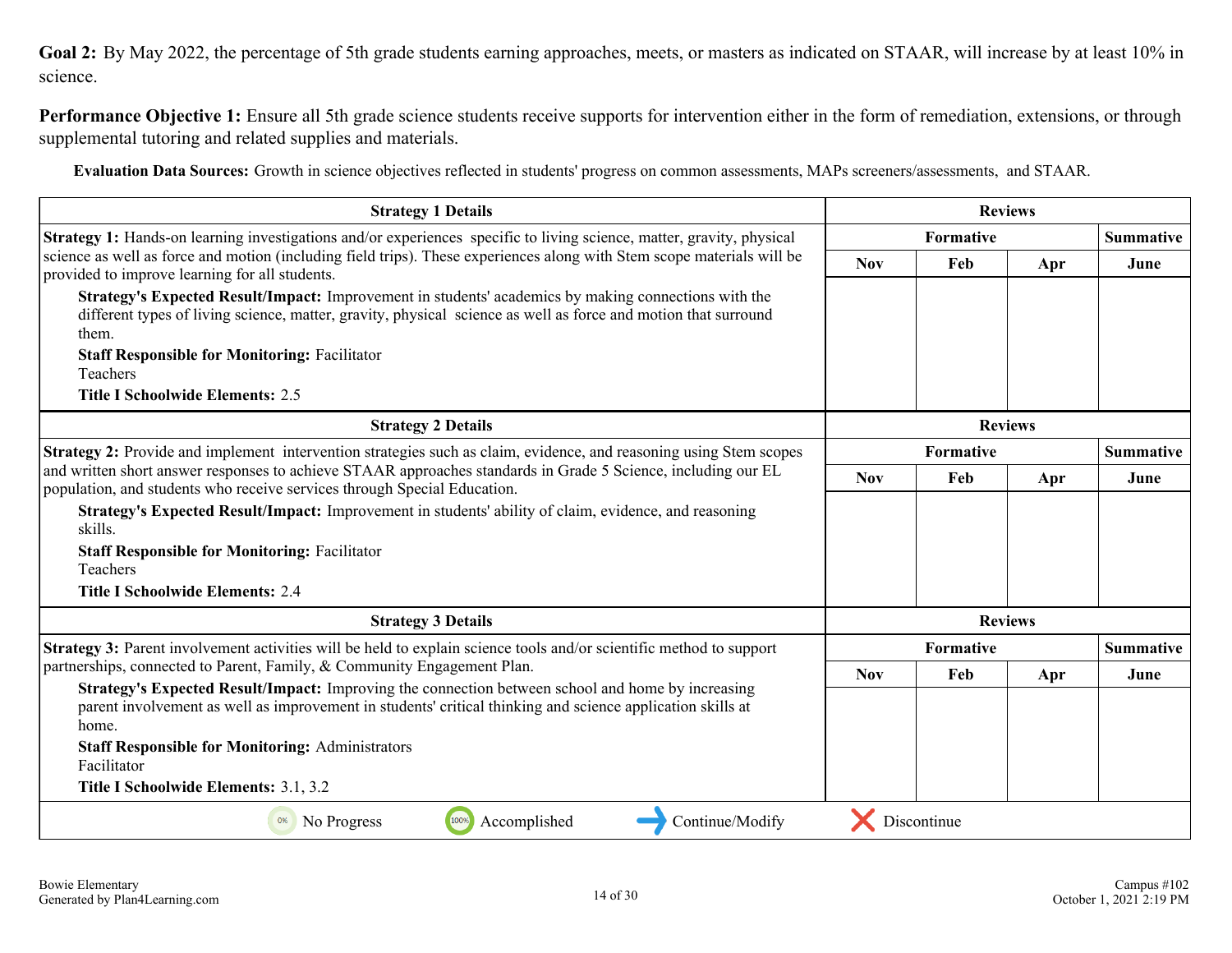Goal 2: By May 2022, the percentage of 5th grade students earning approaches, meets, or masters as indicated on STAAR, will increase by at least 10% in science.

**Performance Objective 2:** Provide coaching and mentoring to staff to improve Tier 1 and 2 Science instruction and engagement practices.

**Evaluation Data Sources:** Observations, walkthroughs, lesson plans. Growth in science objectives reflected in students' progress on common assessments, MAPs screeners/assessments, and STAAR.

| <b>Strategy 1 Details</b>                                                                                                                                                                                                 |            | <b>Reviews</b>   |                |                  |
|---------------------------------------------------------------------------------------------------------------------------------------------------------------------------------------------------------------------------|------------|------------------|----------------|------------------|
| <b>Strategy 1:</b> Utilization of district/ out of district instructional coaches to provide professional development, coaching,                                                                                          |            | <b>Formative</b> |                | <b>Summative</b> |
| or facilitate planning, including the ALPS and SPED departments.                                                                                                                                                          | <b>Nov</b> | Feb              | Apr            | June             |
| Strategy's Expected Result/Impact: Improvement in students' ability to correctly apply/ analyze scientific<br>scenarios using science academic vocabulary.                                                                |            |                  |                |                  |
| <b>Staff Responsible for Monitoring: Administrators</b>                                                                                                                                                                   |            |                  |                |                  |
| <b>District Instructional Coaches</b><br>Facilitator/Coaches                                                                                                                                                              |            |                  |                |                  |
| <b>Strategy 2 Details</b>                                                                                                                                                                                                 |            |                  | <b>Reviews</b> |                  |
| Strategy 2: Implement with fidelity the use of Stem-scopes for science instruction. Instructional resources/ strategies                                                                                                   |            | Formative        |                |                  |
| such as visuals, sentence stems, academic vocabulary, and student discourse will be provided/implemented to meet<br>expectations and improve learning for all students.                                                   |            | Feb              | Apr            | June             |
| Strategy's Expected Result/Impact: Improve students' science reasoning and application skills.                                                                                                                            |            |                  |                |                  |
| <b>Staff Responsible for Monitoring: Academic Facilitator</b>                                                                                                                                                             |            |                  |                |                  |
| Teachers                                                                                                                                                                                                                  |            |                  |                |                  |
| <b>Title I Schoolwide Elements: 2.5</b>                                                                                                                                                                                   |            |                  |                |                  |
| <b>Strategy 3 Details</b>                                                                                                                                                                                                 |            |                  | <b>Reviews</b> |                  |
| <b>Strategy 3:</b> Teachers will participate in PLCs to analyze and discuss student progress in science and develop                                                                                                       | Formative  |                  |                | <b>Summative</b> |
| instructional plans, including appropriate strategies such as critical thinking, intentional visuals, consistent sentence<br>stems, and vocabulary magic along with other resources for student growth and interventions. | <b>Nov</b> | Feb              | Apr            | June             |
| Strategy's Expected Result/Impact: Analysis that will help guide instructional decisions and improve<br>students' achievement.                                                                                            |            |                  |                |                  |
| <b>Staff Responsible for Monitoring: Administrators</b>                                                                                                                                                                   |            |                  |                |                  |
| Facilitator                                                                                                                                                                                                               |            |                  |                |                  |
| Teachers                                                                                                                                                                                                                  |            |                  |                |                  |
| Accomplished<br>Continue/Modify<br>100%<br>0%<br>No Progress                                                                                                                                                              |            | Discontinue      |                |                  |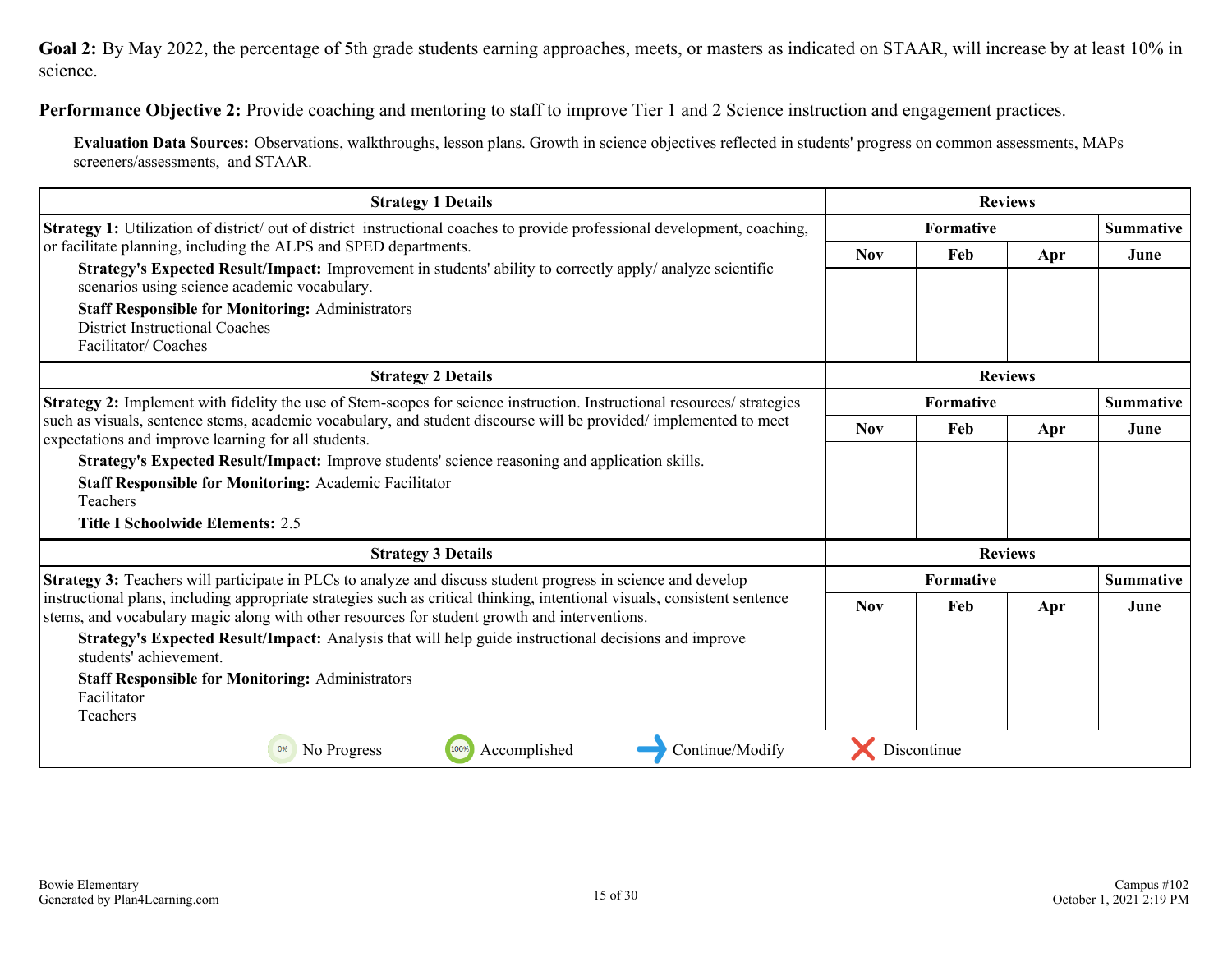<span id="page-15-0"></span>**Goal 3:** By May 2022, the percentage of 3rd, 4th, and 5th grade students earning approaches, meets, or masters as indicated on STAAR, will increase by at least 6% in reading.

**Performance Objective 1:** Ensure all reading students receive supports for intervention either in the form of remediation, extensions, or through supplemental tutoring and related supplies and materials.

**Evaluation Data Sources:** Growth in reading levels reflected in student's progress in GRA, common assessments, MAPs screeners/assessments, and STAAR.

| <b>Strategy 1 Details</b>                                                                                                                                     | <b>Reviews</b>    |           |                |                  |
|---------------------------------------------------------------------------------------------------------------------------------------------------------------|-------------------|-----------|----------------|------------------|
| <b>Strategy 1:</b> Teachers will participate in PLCs to analyze and discuss student progress in reading and develop                                           |                   | Formative |                | <b>Summative</b> |
| instructional plans, including differentiated designs, individualized targeted small group instruction to address gaps,<br>remediation and extension in TEKS. | <b>Nov</b>        | Feb       | Apr            | June             |
| Strategy's Expected Result/Impact: Growth in student's overall scores and target objectives on all types of<br>formative and summative assessments.           |                   |           |                |                  |
| <b>Staff Responsible for Monitoring: Literacy Coach</b>                                                                                                       |                   |           |                |                  |
| Teachers                                                                                                                                                      |                   |           |                |                  |
| Title I Schoolwide Elements: 2.5 - TEA Priorities: Build a foundation of reading and math                                                                     |                   |           |                |                  |
| <b>Strategy 2 Details</b>                                                                                                                                     | <b>Reviews</b>    |           |                |                  |
| Strategy 2: Increase student engagement through verbal discourse, sheltered strategies, and questioning.                                                      | Formative         |           |                | <b>Summative</b> |
| Strategy's Expected Result/Impact: Improvement in students' comprehension, and writing.                                                                       | <b>Nov</b><br>Feb |           | Apr            | June             |
| <b>Staff Responsible for Monitoring: Administrators</b>                                                                                                       |                   |           |                |                  |
| Literacy Coach                                                                                                                                                |                   |           |                |                  |
| ESL/Bilingual Lead                                                                                                                                            |                   |           |                |                  |
| Teachers                                                                                                                                                      |                   |           |                |                  |
| Title I Schoolwide Elements: 2.4 - TEA Priorities: Build a foundation of reading and math                                                                     |                   |           |                |                  |
| <b>Strategy 3 Details</b>                                                                                                                                     |                   |           | <b>Reviews</b> |                  |
| Strategy 3: The Next Steps to Guided Reading will be used to create targeted learning groups which will provide more                                          |                   | Formative |                | <b>Summative</b> |
| individualized lessons for students in effort to increase their level of engagement as well as close their individual                                         | <b>Nov</b>        | Feb       | Apr            | June             |
| learning gaps.                                                                                                                                                |                   |           |                |                  |
| Strategy's Expected Result/Impact: Improvement in students' individual reading needs/ skills.                                                                 |                   |           |                |                  |
| <b>Staff Responsible for Monitoring: Administrators</b>                                                                                                       |                   |           |                |                  |
| Facilitators                                                                                                                                                  |                   |           |                |                  |
| Teachers                                                                                                                                                      |                   |           |                |                  |
| Title I Schoolwide Elements: 2.4, 2.5, 2.6                                                                                                                    |                   |           |                |                  |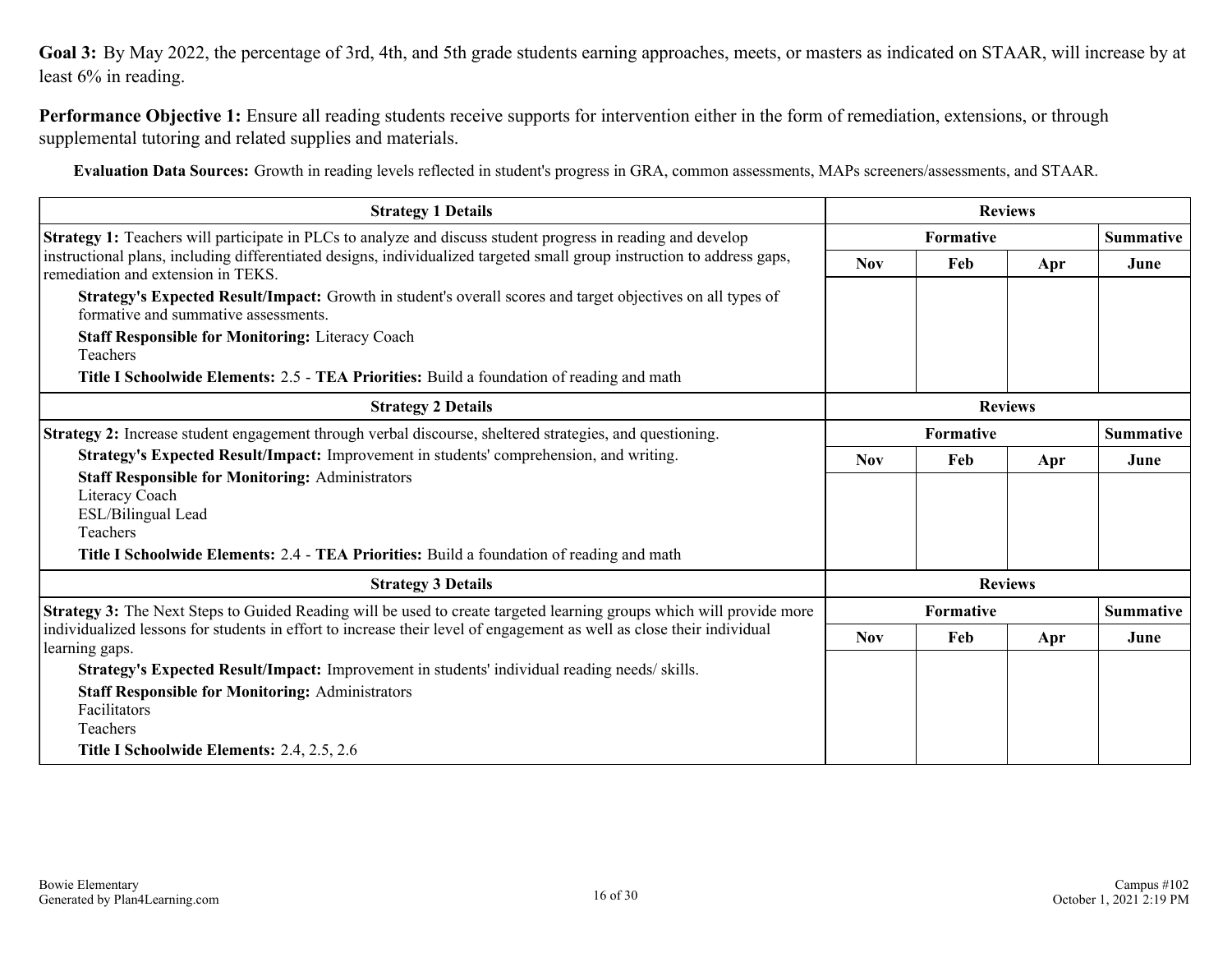| <b>Strategy 4 Details</b>                                                                                                                                                                                                                                                                                    | <b>Reviews</b>   |                  |                |                  |
|--------------------------------------------------------------------------------------------------------------------------------------------------------------------------------------------------------------------------------------------------------------------------------------------------------------|------------------|------------------|----------------|------------------|
| Strategy 4: Provide after School Camp, Saturday Camp, or Summer School Camp for targeted student population with                                                                                                                                                                                             |                  | Formative        |                | <b>Summative</b> |
| intensive intervention practices and through HB 4545 accelerated instruction.<br>Strategy's Expected Result/Impact: Improvement in students' foundation reading skills such as decoding<br>and phonemic awareness, to improve comprehension, and making an inference. (HB 3 Reading Support $\&$<br>HB 4545) | <b>Nov</b>       | Feb              | Apr            | June             |
| <b>Staff Responsible for Monitoring: Administrators</b><br>Facilitators/Coaches<br>Teachers                                                                                                                                                                                                                  |                  |                  |                |                  |
| Title I Schoolwide Elements: 2.5, 2.6                                                                                                                                                                                                                                                                        |                  |                  |                |                  |
| <b>Strategy 5 Details</b>                                                                                                                                                                                                                                                                                    |                  |                  | <b>Reviews</b> |                  |
| Strategy 5: Parent involvement activities will be held to explain reading strategies to support partnerships, connected to                                                                                                                                                                                   | <b>Formative</b> |                  |                | <b>Summative</b> |
| Parent, Family, & Community Engagement Plan.                                                                                                                                                                                                                                                                 | <b>Nov</b>       | Feb              | Apr            | June             |
| Strategy's Expected Result/Impact: Improving the connection between school and home by increasing<br>parent involvement as well as improvement in students' foundation reading skills which include decoding,<br>phonemic awareness, and comprehension.                                                      |                  |                  |                |                  |
| <b>Staff Responsible for Monitoring: Administration</b>                                                                                                                                                                                                                                                      |                  |                  |                |                  |
| Coaches<br>Teachers                                                                                                                                                                                                                                                                                          |                  |                  |                |                  |
| <b>Strategy 6 Details</b>                                                                                                                                                                                                                                                                                    |                  |                  | <b>Reviews</b> |                  |
| <b>Strategy 6:</b> Hire additional tutors to assist with individualized instructional support for at-risk students to include HB                                                                                                                                                                             | <b>Formative</b> |                  |                | <b>Summative</b> |
| 4545 accelerated instruction.<br>Strategy's Expected Result/Impact: Data collected every six weeks supports gaps are closing for students<br>in Tier 3 interventions.                                                                                                                                        | <b>Nov</b>       | Feb              | Apr            | June             |
| <b>Staff Responsible for Monitoring: Administrators</b><br>Teachers                                                                                                                                                                                                                                          |                  |                  |                |                  |
| Funding Sources: Supplemental tutoring and related supplies and materials -<br>199 PIX 30 State SCE Title I-A, Schoolwide Activit - \$4,579.14, Supplemental tutoring and related supplies<br>and materials - 211 Title I, Part A - 2112-6118-11-102-30-0 - \$5,000.78                                       |                  |                  |                |                  |
| <b>Strategy 7 Details</b>                                                                                                                                                                                                                                                                                    |                  |                  | <b>Reviews</b> |                  |
| Strategy 7: Identified staff will provide small group instruction to students based on students individualized need in<br>order to decrease SPED failures by 5%.                                                                                                                                             |                  | <b>Formative</b> |                | <b>Summative</b> |
| Strategy's Expected Result/Impact: Improvement in students' foundation math skills, and growth in                                                                                                                                                                                                            | <b>Nov</b>       | Feb              | Apr            | June             |

**Strategy's Expected Result/Impact:** Improvement in students' foundation math skills, and growth in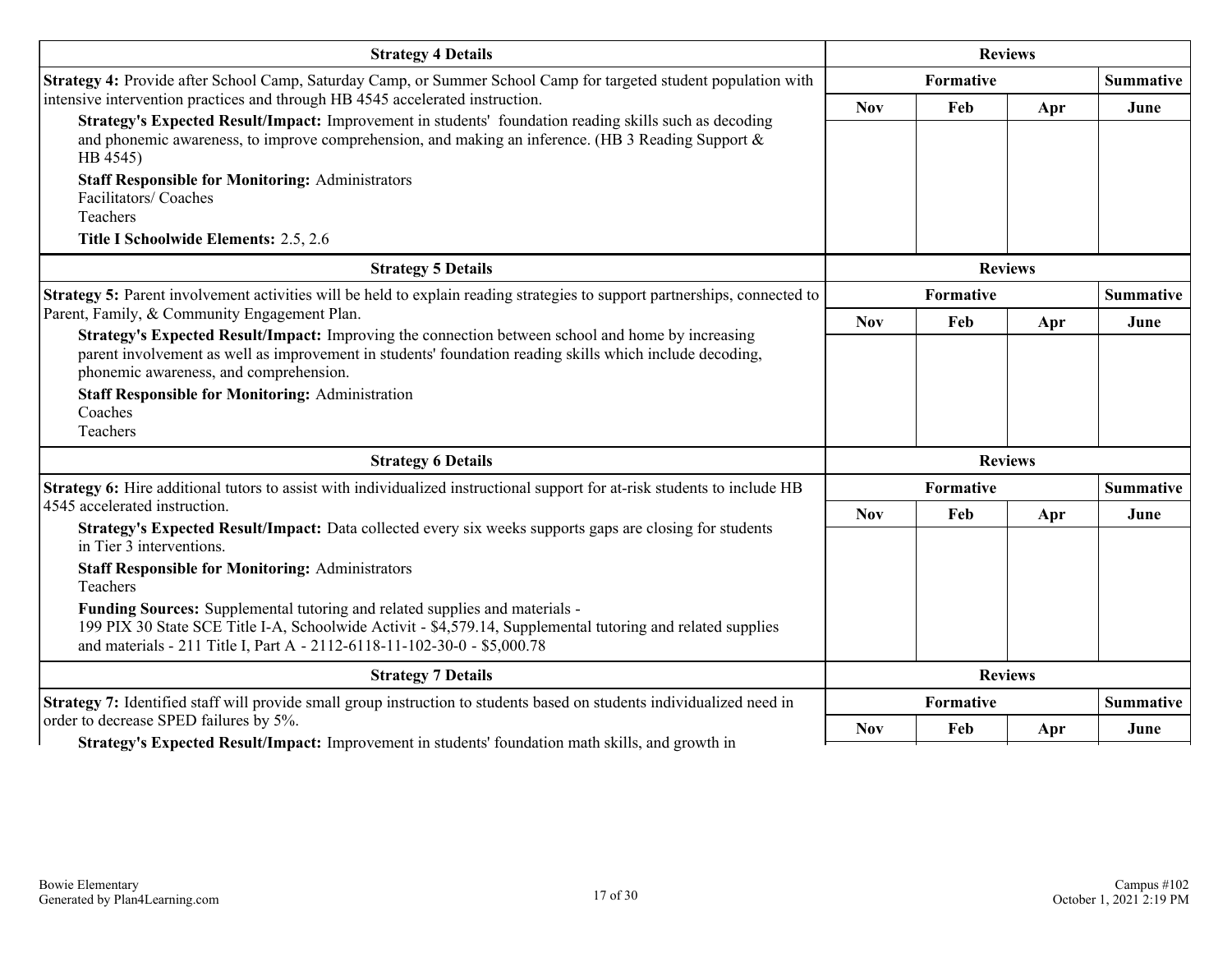| students' problem solving and reasoning skills.<br><b>Staff Responsible for Monitoring: Administration</b><br>Literacy Coach<br>Teachers<br>Funding Sources: Personnel Costs - 199 PIX 30 State SCE Title I-A, Schoolwide Activit - \$16,450 |                      |                 |             |  |
|----------------------------------------------------------------------------------------------------------------------------------------------------------------------------------------------------------------------------------------------|----------------------|-----------------|-------------|--|
| No Progress<br>0%                                                                                                                                                                                                                            | Accomplished<br>100% | Continue/Modify | Discontinue |  |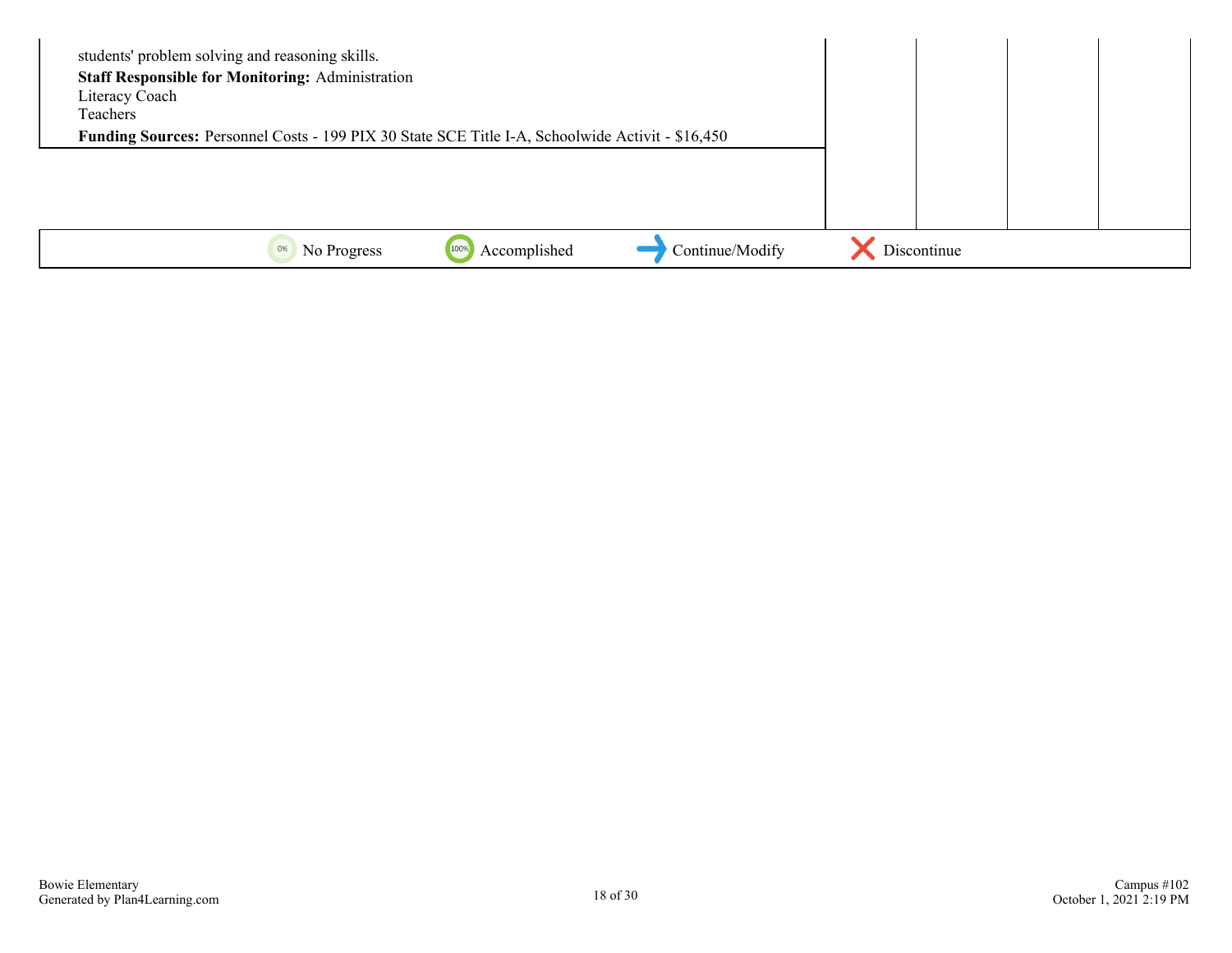**Goal 3:** By May 2022, the percentage of 3rd, 4th, and 5th grade students earning approaches, meets, or masters as indicated on STAAR, will increase by at least 6% in reading.

**Performance Objective 2:** Provide coaching and mentoring to staff to improve Tier 1 and 2 reading instruction and engagement practices.

**Evaluation Data Sources:** Observations, walkthroughs, lesson plans. Growth in reading objectives reflected in students' progress on common assessments, MAPs screeners/assessments, and STAAR.

| <b>Strategy 1 Details</b>                                                                                                                                                                                                     | <b>Reviews</b> |           |                |                  |
|-------------------------------------------------------------------------------------------------------------------------------------------------------------------------------------------------------------------------------|----------------|-----------|----------------|------------------|
| <b>Strategy 1:</b> Utilization of Literacy Coach to instruct students, coach general education teachers, SESC teachers, and                                                                                                   |                | Formative |                | <b>Summative</b> |
| facilitate weekly planning sessions.                                                                                                                                                                                          | <b>Nov</b>     | Feb       | Apr            | June             |
| Strategy's Expected Result/Impact: Improvement in students' reading abilities in comprehension as well as<br>text analysis and the opportunity for Teachers' professional growth.                                             |                |           |                |                  |
| <b>Staff Responsible for Monitoring: Administrators</b>                                                                                                                                                                       |                |           |                |                  |
| <b>Strategy 2 Details</b>                                                                                                                                                                                                     |                |           | <b>Reviews</b> |                  |
| Strategy 2: Implement with fidelity the balanced literacy framework to structure instructional time. Appropriate                                                                                                              | Formative      |           |                | <b>Summative</b> |
| instructional resources and materials will be provided to meet expectations and improve learning for all students.<br>Strategy's Expected Result/Impact: Improvement in students' reading comprehension skills and literature | <b>Nov</b>     | Feb       | Apr            | June             |
| analysis through application of inference skills.                                                                                                                                                                             |                |           |                |                  |
| <b>Staff Responsible for Monitoring: Literacy Coach</b>                                                                                                                                                                       |                |           |                |                  |
| Teachers                                                                                                                                                                                                                      |                |           |                |                  |
| <b>Strategy 3 Details</b>                                                                                                                                                                                                     |                |           | <b>Reviews</b> |                  |
| Strategy 3: Professional learning opportunities (training, book study, cohorts, etc.) will be provided for teachers to                                                                                                        | Formative      |           |                | <b>Summative</b> |
| improve Tier 1.                                                                                                                                                                                                               | <b>Nov</b>     | Feb       | Apr            | June             |
| Strategy's Expected Result/Impact: Teachers will have the opportunity for professional growth by learning<br>new strategies and techniques in guided reading, sheltered instruction, and critical thinking to use in their    |                |           |                |                  |
| classrooms.                                                                                                                                                                                                                   |                |           |                |                  |
| <b>Staff Responsible for Monitoring: Administrators</b>                                                                                                                                                                       |                |           |                |                  |
| Title I Schoolwide Elements: 2.4, 2.6                                                                                                                                                                                         |                |           |                |                  |
| <b>Strategy 4 Details</b>                                                                                                                                                                                                     |                |           | <b>Reviews</b> |                  |
| Strategy 4: Literacy coach will guide planning sessions with teachers to ensure alignment with curriculum and teaching                                                                                                        |                | Formative |                | <b>Summative</b> |
| strategies of the writing process.                                                                                                                                                                                            | <b>Nov</b>     | Feb       | Apr            | June             |
| Strategy's Expected Result/Impact: Patterns of power will be used as a resource to teach the revising and                                                                                                                     |                |           |                |                  |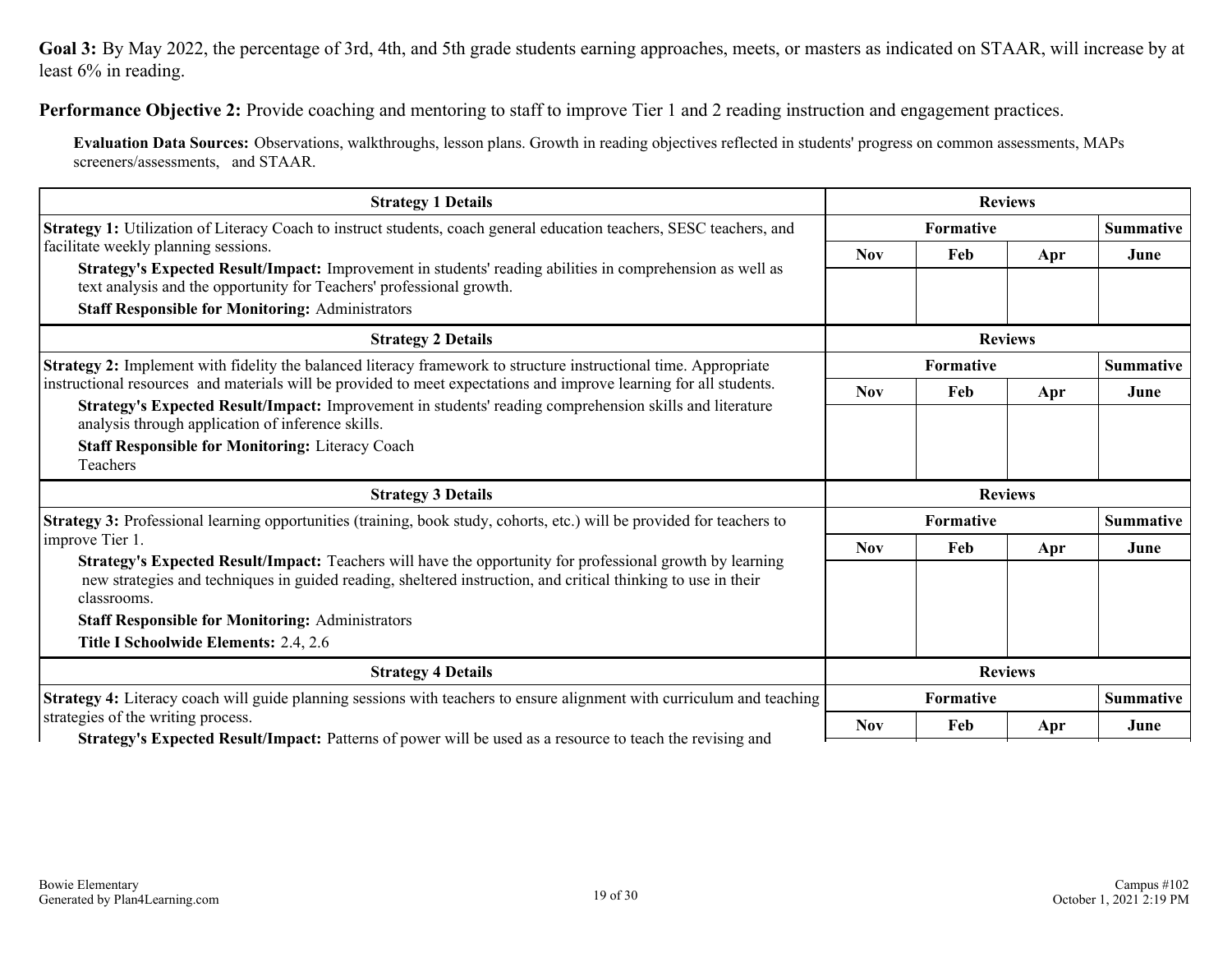| editing in combination with reading text.<br><b>Staff Responsible for Monitoring: Literacy Coach</b><br>ESL/Bilingual Lead<br>Teachers<br><b>TEA Priorities:</b> Build a foundation of reading and math |                      |                 |             |  |
|---------------------------------------------------------------------------------------------------------------------------------------------------------------------------------------------------------|----------------------|-----------------|-------------|--|
|                                                                                                                                                                                                         |                      |                 |             |  |
| No Progress<br>0%                                                                                                                                                                                       | Accomplished<br>1009 | Continue/Modify | Discontinue |  |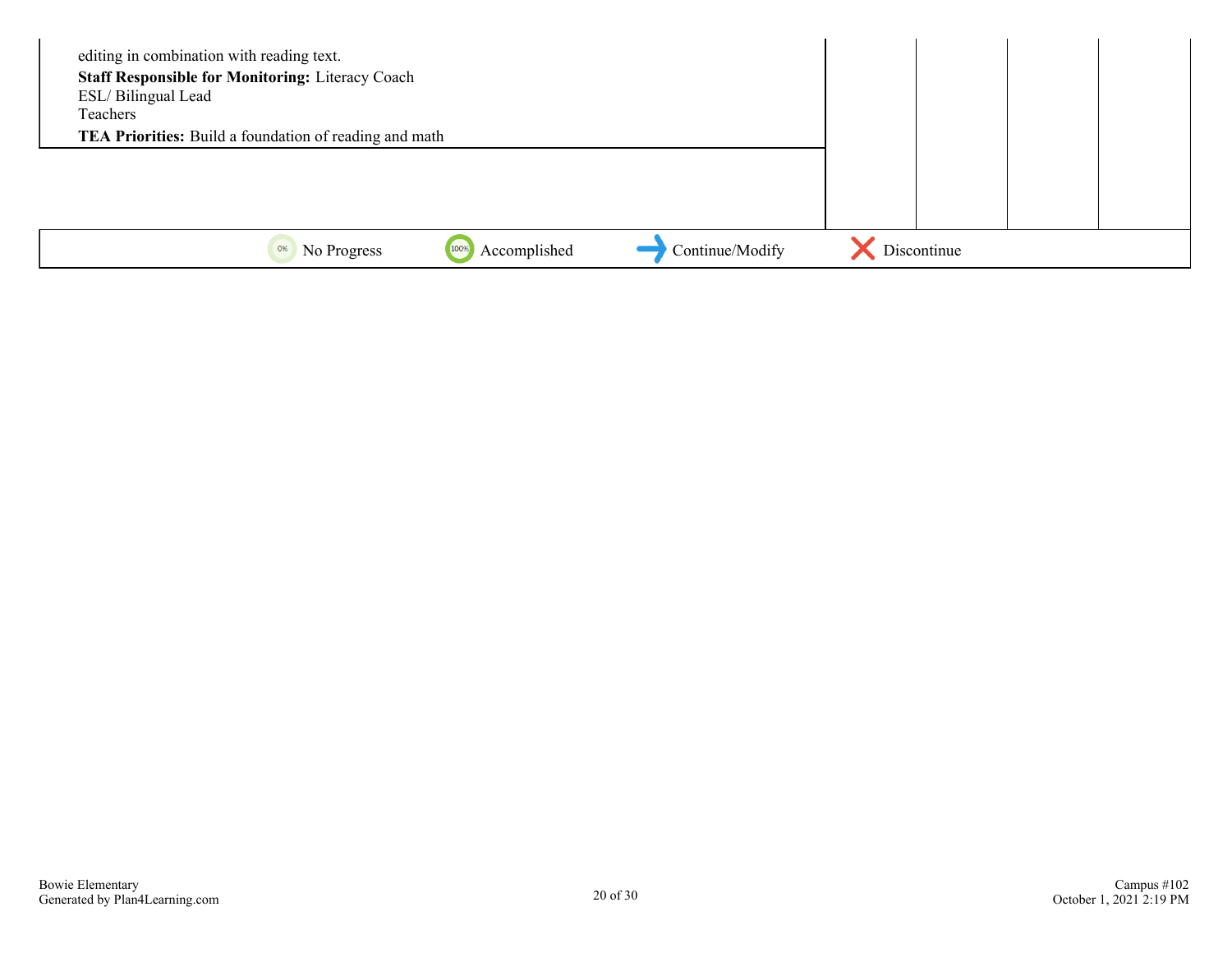<span id="page-20-0"></span>**Goal 4:** By May 2022, the percentage of 3rd, 4th, and 5th grade students earning approaches, meets, or masters as indicated on STAAR, will increase by at least 6% in math.

**Performance Objective 1:** Ensure all math students receive supports for intervention either in the form of remediation, extensions, or through supplemental tutoring and related supplies and materials.

**Evaluation Data Sources:** Growth in math objectives reflected in student's progress on common assessments, MAPs screeners/assessments, and STAAR.

| <b>Strategy 1 Details</b>                                                                                                                                                                                                                                                                                                                                                                                  | <b>Reviews</b>   |                               |                |                  |
|------------------------------------------------------------------------------------------------------------------------------------------------------------------------------------------------------------------------------------------------------------------------------------------------------------------------------------------------------------------------------------------------------------|------------------|-------------------------------|----------------|------------------|
| Strategy 1: Provide and implement intervention strategies such as problem solving and the 5E model to achieve                                                                                                                                                                                                                                                                                              | <b>Formative</b> |                               |                | <b>Summative</b> |
| STAAR Approaches standards in Grade 3-5 Math, including EL population.                                                                                                                                                                                                                                                                                                                                     | <b>Nov</b>       | Feb                           | Apr            | June             |
| Strategy's Expected Result/Impact: Improvement in students' math calculation and computation skills.                                                                                                                                                                                                                                                                                                       |                  |                               |                |                  |
| <b>Staff Responsible for Monitoring: Administrators</b>                                                                                                                                                                                                                                                                                                                                                    |                  |                               |                |                  |
| Math Facilitator<br>Teachers                                                                                                                                                                                                                                                                                                                                                                               |                  |                               |                |                  |
| <b>Title I Schoolwide Elements: 2.4</b>                                                                                                                                                                                                                                                                                                                                                                    |                  |                               |                |                  |
| Funding Sources: Personnel Costs - 211 Title I, Part A - \$77,361.83                                                                                                                                                                                                                                                                                                                                       |                  |                               |                |                  |
|                                                                                                                                                                                                                                                                                                                                                                                                            |                  |                               |                |                  |
| <b>Strategy 2 Details</b>                                                                                                                                                                                                                                                                                                                                                                                  |                  |                               | <b>Reviews</b> |                  |
| Strategy 2: Teachers will participate in PLCs to analyze and discuss student progress in math and develop instructional                                                                                                                                                                                                                                                                                    | <b>Formative</b> |                               |                | <b>Summative</b> |
| plans, including differentiated designs, individualized targeted small group instruction to address gaps, remediation and<br>extension in TEKS.                                                                                                                                                                                                                                                            |                  | Feb                           | Apr            | June             |
| Strategy's Expected Result/Impact: Growth in student's overall scores and target objectives on all types of<br>formative and summative assessments.                                                                                                                                                                                                                                                        |                  |                               |                |                  |
| <b>Staff Responsible for Monitoring: Administrators</b>                                                                                                                                                                                                                                                                                                                                                    |                  |                               |                |                  |
| Math Facilitator                                                                                                                                                                                                                                                                                                                                                                                           |                  |                               |                |                  |
| Teachers                                                                                                                                                                                                                                                                                                                                                                                                   |                  |                               |                |                  |
| <b>Title I Schoolwide Elements: 2.5</b>                                                                                                                                                                                                                                                                                                                                                                    |                  |                               |                |                  |
| <b>Strategy 3 Details</b>                                                                                                                                                                                                                                                                                                                                                                                  | <b>Reviews</b>   |                               |                |                  |
| <b>Strategy 3:</b> Parent involvement activities will be held to explain math manipulatives and/or problem-solving strategies<br>to support partnerships, connected to Parent, Family, & Community Engagement Plan.<br>Strategy's Expected Result/Impact: Improving the connection between school and home by increasing<br>parent involvement as well as improvement in students' problem solving skills. |                  | Formative<br><b>Summative</b> |                |                  |
|                                                                                                                                                                                                                                                                                                                                                                                                            |                  | Feb                           | Apr            | June             |
|                                                                                                                                                                                                                                                                                                                                                                                                            |                  |                               |                |                  |
| <b>Staff Responsible for Monitoring: Administrators</b>                                                                                                                                                                                                                                                                                                                                                    |                  |                               |                |                  |
| Math Facilitator                                                                                                                                                                                                                                                                                                                                                                                           |                  |                               |                |                  |
| Teachers                                                                                                                                                                                                                                                                                                                                                                                                   |                  |                               |                |                  |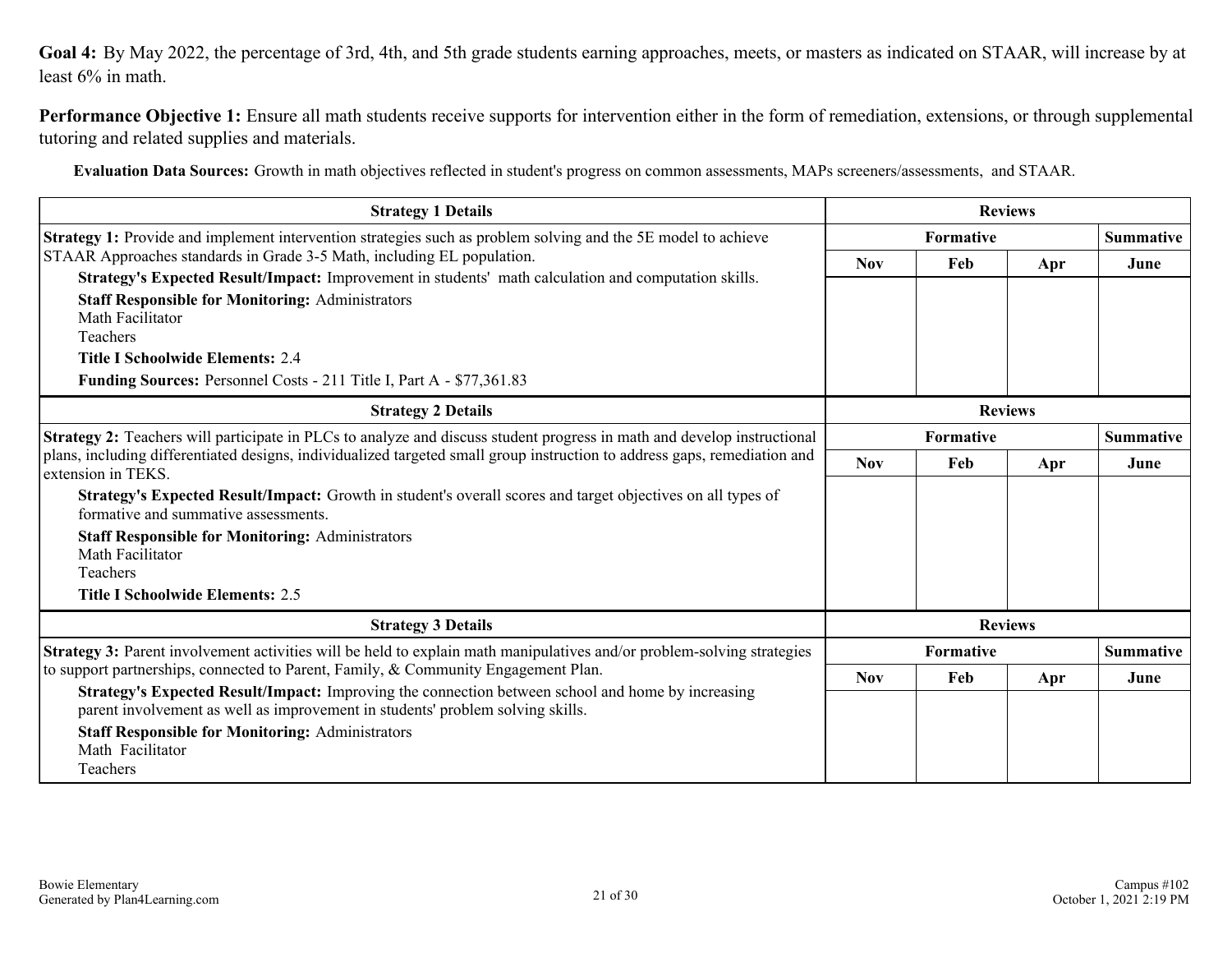| <b>Reviews</b><br><b>Strategy 4 Details</b>                                                                                                                                             |                |                               |                  |                  |
|-----------------------------------------------------------------------------------------------------------------------------------------------------------------------------------------|----------------|-------------------------------|------------------|------------------|
| Strategy 4: Provide after School Camp, Saturday Camp, or Summer School Camp for targeted student population with                                                                        | Formative      |                               |                  | <b>Summative</b> |
| intensive intervention practices and through HB 4545 accelerated instruction.<br>Strategy's Expected Result/Impact: Improvement in students' mathematical calculation, computation, and | <b>Nov</b>     | Feb                           | Apr              | June             |
| problem solving skills. (HB 3 Reading Support & HB 4545)                                                                                                                                |                |                               |                  |                  |
| <b>Staff Responsible for Monitoring: Administrators</b>                                                                                                                                 |                |                               |                  |                  |
| Math Facilitator<br>Teachers                                                                                                                                                            |                |                               |                  |                  |
| <b>Strategy 5 Details</b>                                                                                                                                                               |                |                               | <b>Reviews</b>   |                  |
| Strategy 5: Identified staff will provide small group instruction to students based on students individualized need in                                                                  |                | Formative                     |                  | <b>Summative</b> |
| order to decrease SPED failures by 5%.                                                                                                                                                  | <b>Nov</b>     | Feb                           | Apr              | June             |
| Strategy's Expected Result/Impact: Improvement in students' foundation math skills, and growth in<br>students' problem solving and reasoning skills.                                    |                |                               |                  |                  |
| <b>Staff Responsible for Monitoring: Administration</b>                                                                                                                                 |                |                               |                  |                  |
| Teachers                                                                                                                                                                                |                |                               |                  |                  |
| <b>Strategy 6 Details</b>                                                                                                                                                               |                | <b>Reviews</b>                |                  |                  |
| Strategy 6: Increase student engagement through verbal discourse, sheltered strategies, and questioning.                                                                                |                | Formative                     | <b>Summative</b> |                  |
| Strategy's Expected Result/Impact: Improvement in student's foundation math skills. Growth in students<br>problem solving and reasoning skills.                                         | <b>Nov</b>     | Feb                           | Apr              | June             |
| <b>Staff Responsible for Monitoring: Literacy Coach</b>                                                                                                                                 |                |                               |                  |                  |
| ESL/Bilingual Lead<br>Teachers                                                                                                                                                          |                |                               |                  |                  |
| <b>Strategy 7 Details</b>                                                                                                                                                               | <b>Reviews</b> |                               |                  |                  |
| Strategy 7: Hire additional tutors to assist with individualized instructional support for at-risk students to include HB                                                               |                | <b>Summative</b><br>Formative |                  |                  |
| 4545 accelerated instruction.                                                                                                                                                           | <b>Nov</b>     | Feb                           | Apr              | June             |
| Strategy's Expected Result/Impact: Data collected every six weeks supports gaps are closing for students<br>in Tier 3 interventions.                                                    |                |                               |                  |                  |
| <b>Staff Responsible for Monitoring: Principals</b><br>Teachers                                                                                                                         |                |                               |                  |                  |
| Funding Sources: Supplemental tutoring and related supplies and materials -<br>199 PIX 30 State SCE Title I-A, Schoolwide Activit - 2112-6118-11-102-30-0 - \$8,323.86                  |                |                               |                  |                  |
| 100%<br>Continue/Modify<br>0%<br>Accomplished<br>No Progress                                                                                                                            |                | Discontinue                   |                  |                  |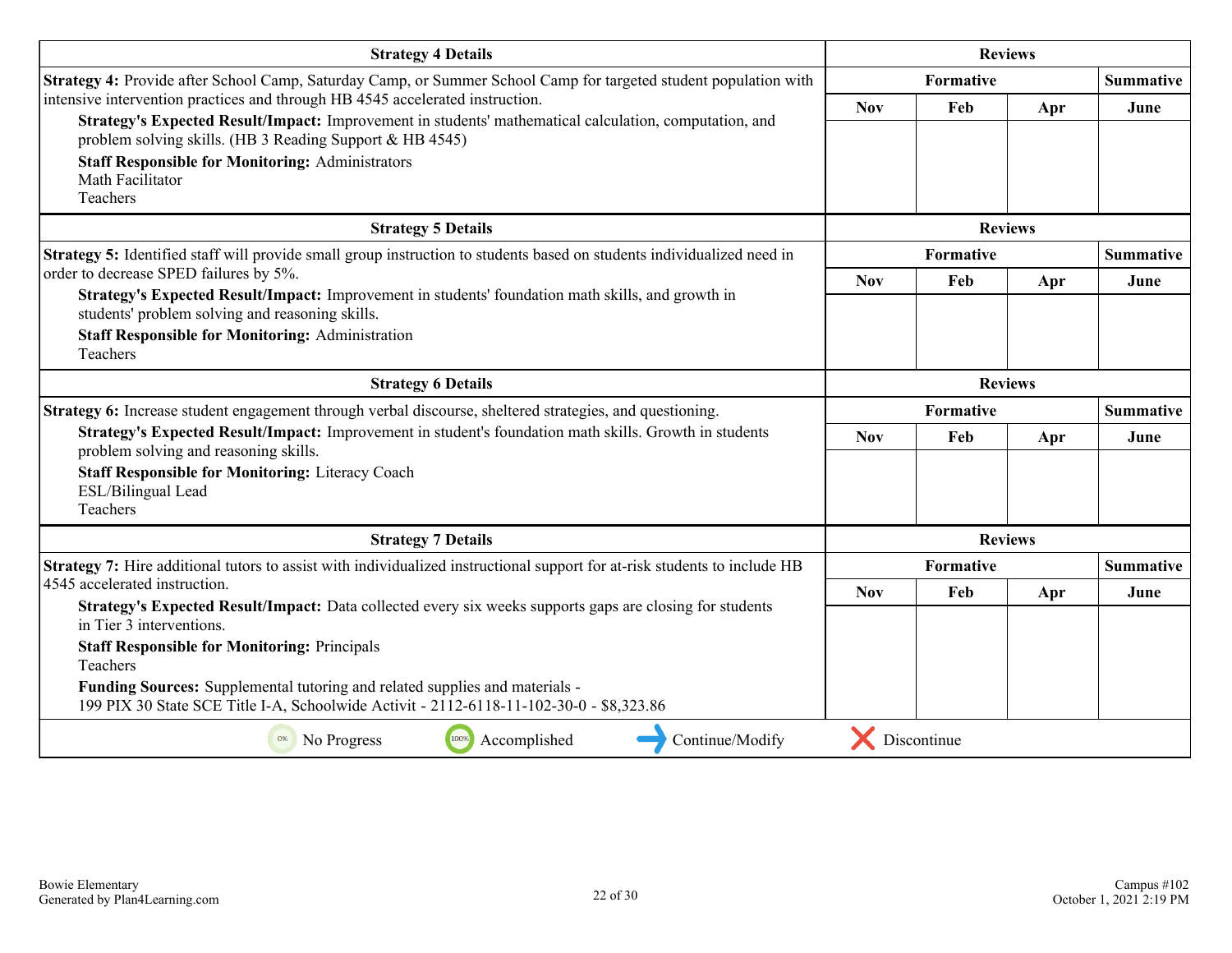**Goal 4:** By May 2022, the percentage of 3rd, 4th, and 5th grade students earning approaches, meets, or masters as indicated on STAAR, will increase by at least 6% in math.

**Performance Objective 2:** Provide coaching and mentoring to staff to improve Tier 1 and 2 mathematical instruction and engagement practices.

**Evaluation Data Sources:** Growth in math objectives reflected in student's progress on common assessments, MAPs screeners/assessments, and STAAR.

| <b>Strategy 1 Details</b>                                                                                                                                                                                                                                                                                                                                                                                                                                   |                |                | <b>Reviews</b> |                  |  |  |
|-------------------------------------------------------------------------------------------------------------------------------------------------------------------------------------------------------------------------------------------------------------------------------------------------------------------------------------------------------------------------------------------------------------------------------------------------------------|----------------|----------------|----------------|------------------|--|--|
| Strategy 1: The Math Coach will coach general education teachers, SESC teachers, and facilitate planning sessions.                                                                                                                                                                                                                                                                                                                                          | Formative      |                |                | <b>Summative</b> |  |  |
| Strategy's Expected Result/Impact: Improvement in students' mathematical ability in reasoning, problem<br>solving, and computation, and the opportunity for Teachers' professional growth.<br><b>Staff Responsible for Monitoring: Administrators</b>                                                                                                                                                                                                       | <b>Nov</b>     | Feb            | Apr            | June             |  |  |
| <b>Instructional Coaches</b>                                                                                                                                                                                                                                                                                                                                                                                                                                |                |                |                |                  |  |  |
| <b>Strategy 2 Details</b>                                                                                                                                                                                                                                                                                                                                                                                                                                   |                | <b>Reviews</b> |                |                  |  |  |
| Strategy 2: Implement with fidelity the Guided Math framework. Appropriate instructional materials, manipulatives,                                                                                                                                                                                                                                                                                                                                          | Formative      |                |                | <b>Summative</b> |  |  |
| and resources will be provided to meet expectations and improve learning for all students.                                                                                                                                                                                                                                                                                                                                                                  | <b>Nov</b>     | Feb            | Apr            | June             |  |  |
| Strategy's Expected Result/Impact: Improve students' mathematical reasoning, problem solving and<br>computation.<br><b>Staff Responsible for Monitoring: Administrators</b><br>Math Facilitator<br>Teachers                                                                                                                                                                                                                                                 |                |                |                |                  |  |  |
| <b>Strategy 3 Details</b>                                                                                                                                                                                                                                                                                                                                                                                                                                   |                |                | <b>Reviews</b> |                  |  |  |
| Strategy 3: Professional learning opportunities (training, book study, cohorts, etc.) will be provided for teachers to<br>improve Tier 1 mathematical instruction.<br>Strategy's Expected Result/Impact: Improve students' mathematical reasoning, and computation as well as<br>the opportunity for teachers' professional growth.<br><b>Staff Responsible for Monitoring: Administrators</b><br>Math Facilitator<br>Title I Schoolwide Elements: 2.4, 2.6 |                | Formative      |                | <b>Summative</b> |  |  |
|                                                                                                                                                                                                                                                                                                                                                                                                                                                             |                | Feb            | Apr            | June             |  |  |
| <b>Strategy 4 Details</b>                                                                                                                                                                                                                                                                                                                                                                                                                                   | <b>Reviews</b> |                |                |                  |  |  |
| Strategy 4: P16 Math Collaborative will be implemented. Components include: math fact fluency, math warm-ups,                                                                                                                                                                                                                                                                                                                                               |                | Formative      |                | <b>Summative</b> |  |  |
| remediation plan, math facilitator support, principal and district support. All components will be implemented at Grade<br>5. In grades 2-4, most components will be implemented.                                                                                                                                                                                                                                                                           | <b>Nov</b>     | Feb            | Apr            | June             |  |  |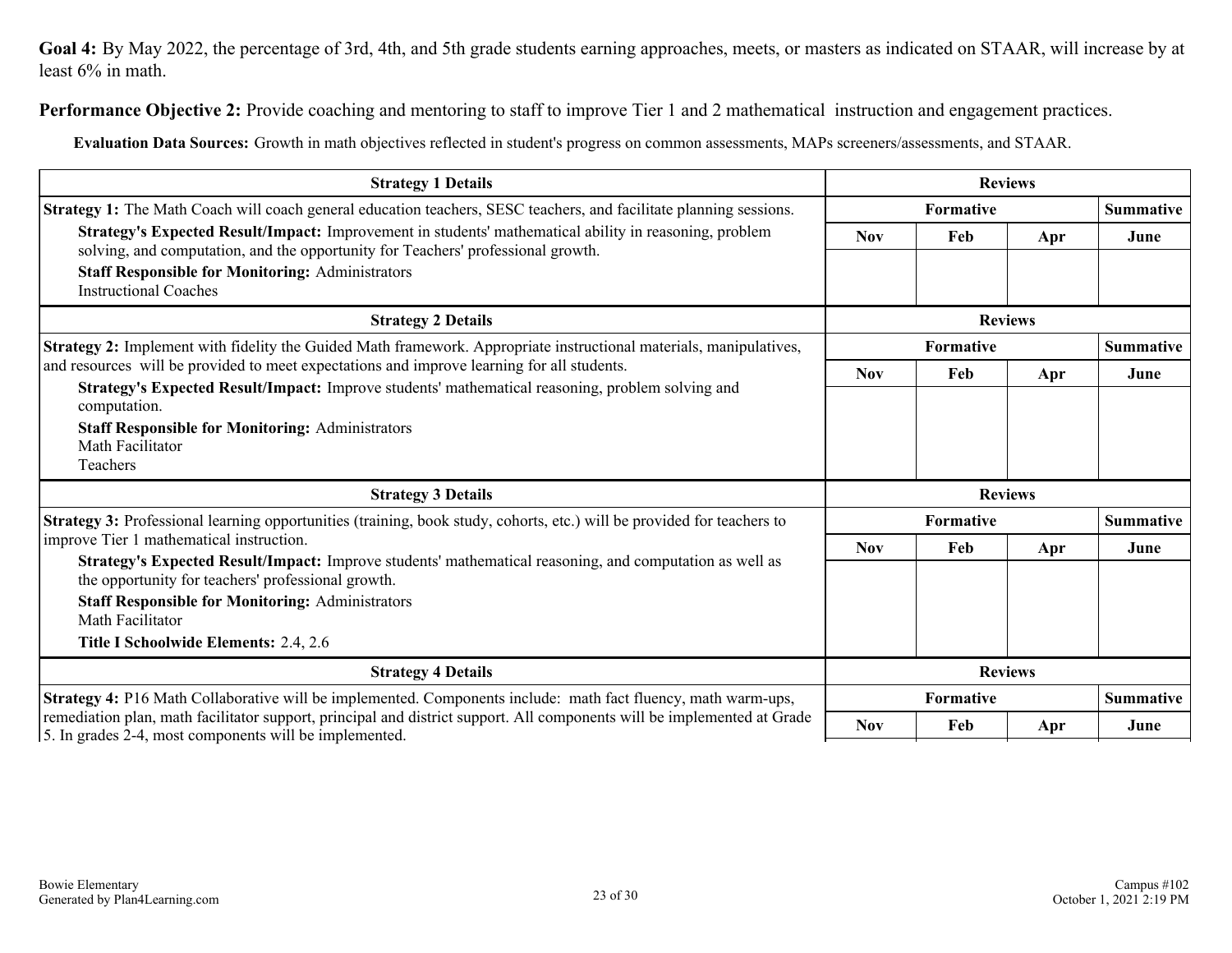| Strategy's Expected Result/Impact: Improve students' math fact fluency, computation, reasoning, and<br>overall achievement in mathematics.<br><b>Staff Responsible for Monitoring: Administrators</b><br>Math Facilitator<br>Teachers |                      |                 |             |  |
|---------------------------------------------------------------------------------------------------------------------------------------------------------------------------------------------------------------------------------------|----------------------|-----------------|-------------|--|
|                                                                                                                                                                                                                                       |                      |                 |             |  |
| No Progress<br>0%                                                                                                                                                                                                                     | Accomplished<br>1009 | Continue/Modify | Discontinue |  |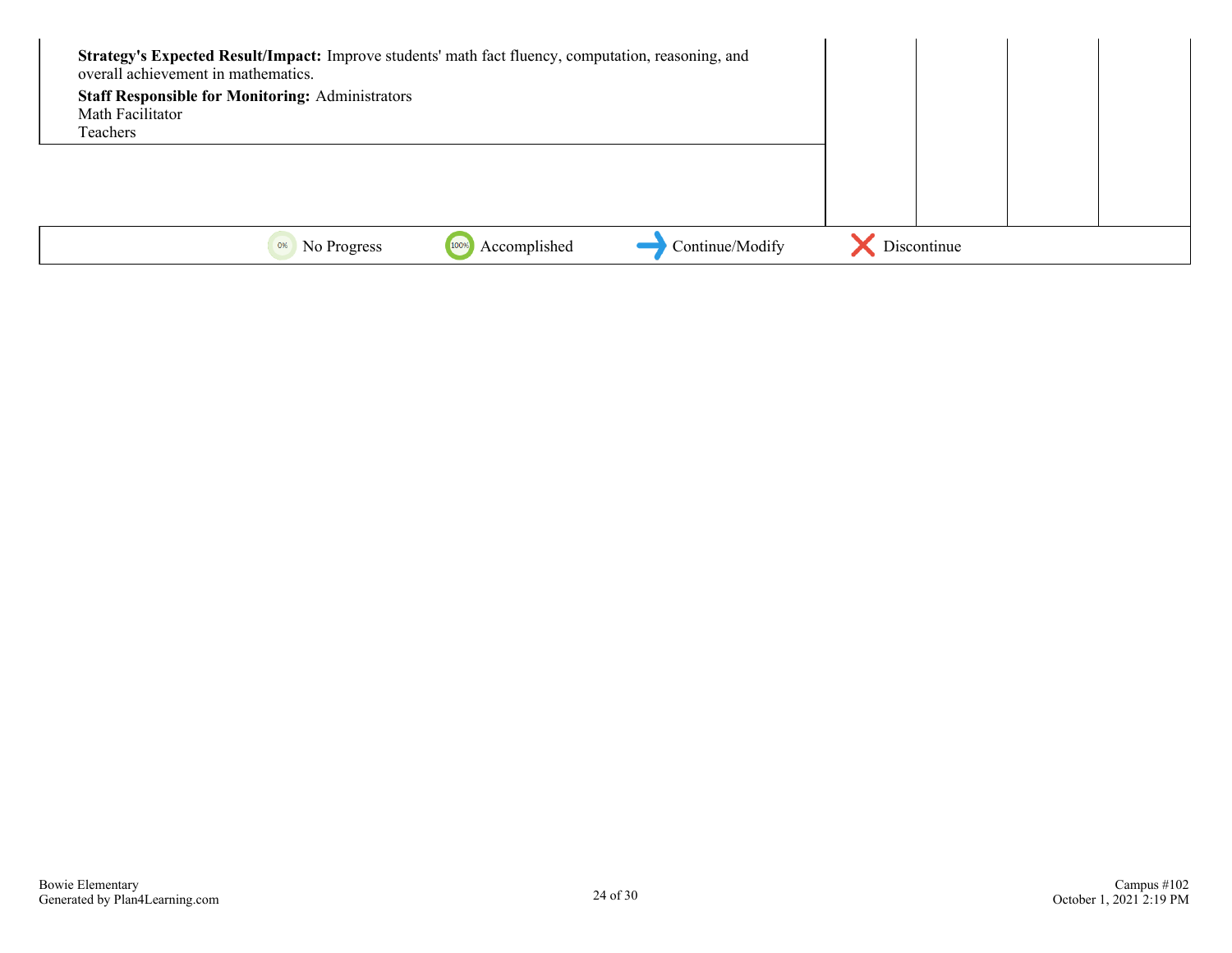## **State Compensatory**

### <span id="page-24-0"></span>**Budget for Bowie Elementary**

**Total SCE Funds: Total FTEs Funded by SCE:** 0.25 **Brief Description of SCE Services and/or Programs**

### **Personnel for Bowie Elementary**

| Name                   | ъ.<br>Position    | <b>THEFT</b><br>. . |
|------------------------|-------------------|---------------------|
| Kristen<br>.)ru1kshank | Coach<br>∟iterac∨ | ∪.∠                 |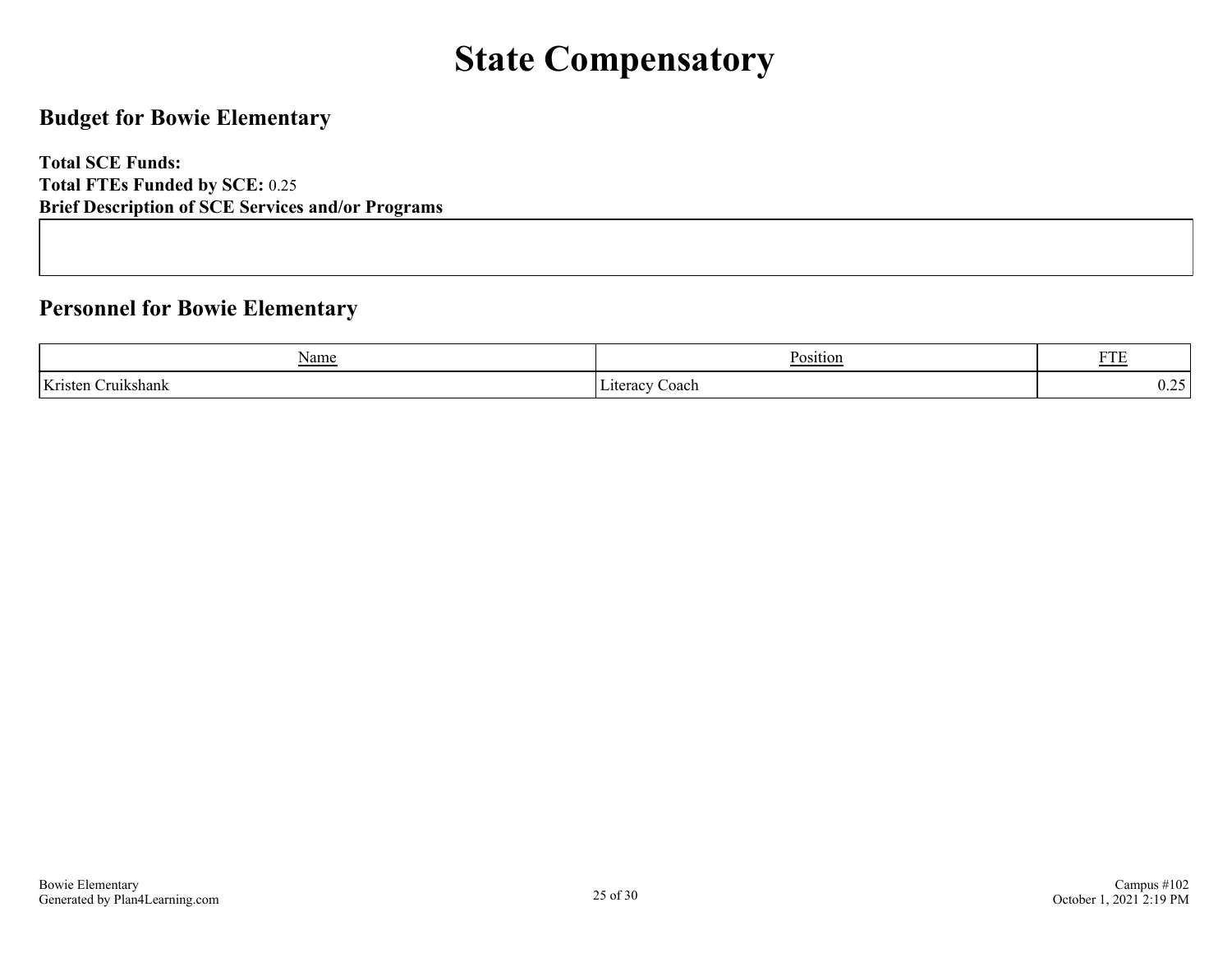## **Title I Schoolwide Elements**

## <span id="page-25-0"></span>**ELEMENT 1. SWP COMPREHENSIVE NEEDS ASSESSMENT (CNA)**

### **1.1: Comprehensive Needs Assessment**

Bowie Elementary conducted a comprehensive needs assessment (CNA) on the following dates: 6/14/2021, 7/27/2021, and 8/5/2021. The CNA serves as the centerpiece of our planning process and the driving force most impacting the campus improvement plan. While data is gathered and analyzed throughout the year, a comprehensive effort is always made at the end of each school year. This year, administrators and teachers collected data in collaboration with teacher leaders and others. Root causes were identified, written as needs and reported to the site-based decision-making committee. The team was given time to reflect on the data and ask clarifying questions. When the team felt that all appropriate data had been disaggregated and analyzed, this step of the comprehensive needs assessment was finalized and written into the plan.

## **ELEMENT 2. SWP CAMPUS IMPROVEMENT PLAN (CIP)**

### **2.1: Campus Improvement Plan developed with appropriate stakeholders**

Our Site Based Decision Committee includes teachers, parents, community members, and administrative personnel. In addition, we were sure to include members of the staff that were paraprofessionals and/or part of the special education and ESL departments. Site Based Decision Making Committee Members are listed as follows: Belynda Billings, Flor Perez, Jessica Risien, Brandy Tristan, Gloria Ramirez, Kelly Shepard, Justin Davidson, Sandy Hernandez, and Courtney Savitt.

### **2.2: Regular monitoring and revision**

To remain current and relevant, the CIP will be revised for the 2021-2022 school year and/or evaluated during the following months (November, February, April and June). Tentative Campus Improvement Council/SDM meeting dates are as follows: September 22nd , October 13th, November 10th, December 8th, January 12th, February 9th, March 9th, and April 6, 2021.

### **2.3: Available to parents and community in an understandable format and language**

To help parents be informed the campus will provide the following in English and Spanish for families: Campus Improvement Plan, Title 1 Compact, and the Parent and the Family Engagement Policy. These policies will accessible in the following locations for parents and community members: campus website, the school's front office, at parent and family engagement activities, and in the State and Federal Programs Office at the district's administration building.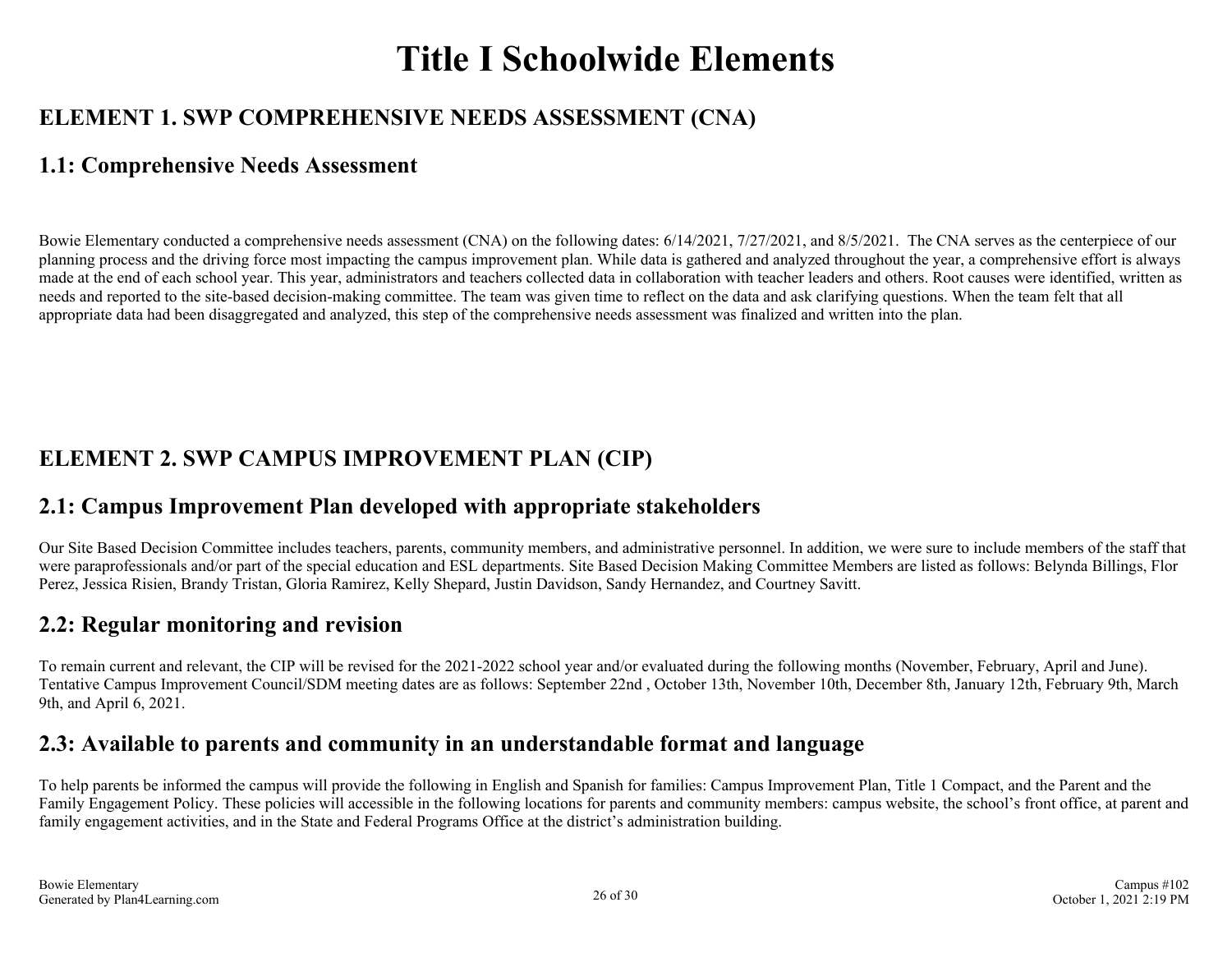### <span id="page-26-0"></span>**ELEMENT 3. PARENT AND FAMILY ENGAGEMENT (PFE)**

### **3.1: Develop and distribute Parent and Family Engagement Policy**

The Parent and Family Engagement Policy will be adopted and revised in the fall and spring. The Parent and Family Engagement Policy will be distributed at Open House and at each Parent and Family Engagement Activity offered at this school. The policy will be available in English and Spanish, and it will be located on the campus website, the front office, and in the State and Federal Programs Office at the district administration building.

### **3.2: Offer flexible number of parent involvement meetings**

This school will offer a flexible number of meetings to be held in both the morning and afternoon. Proposed dates for meetings are 10/14/2021, 11/11/2021, 11/18/2021, and 3/10/2021. Meetings will consist of Parent support, curriculum information, Reading Night, Math & Science Night, and Vetean's Day Program.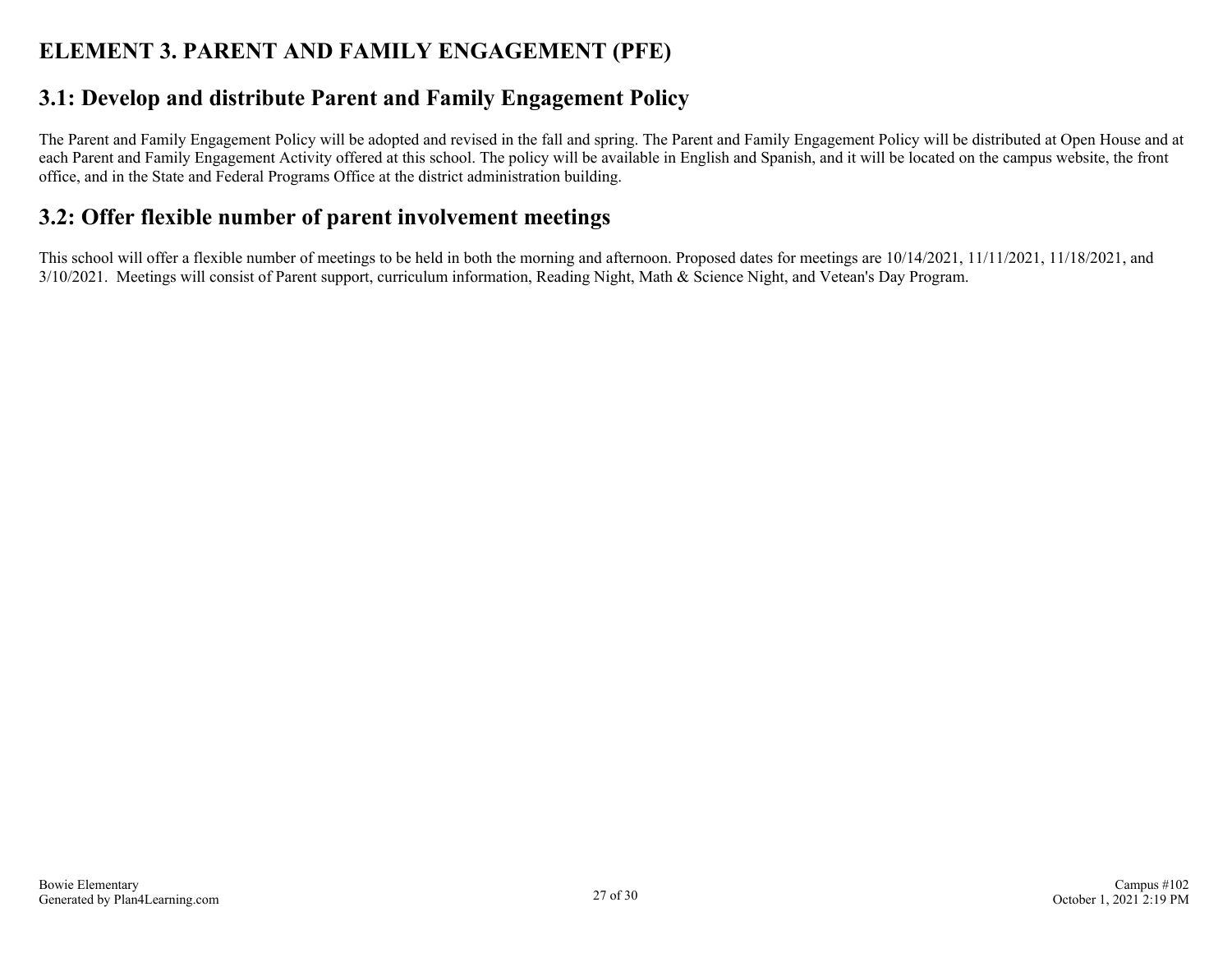## **Title I Personnel**

<span id="page-27-0"></span>

| <u>Name</u>     | Position             | Program | <b>ETI</b><br>' I L |
|-----------------|----------------------|---------|---------------------|
| Esmeralda Rocha | Math Facilitator     |         | $1.00^+$            |
| Heather Iles    | Academic Facilitator |         | .50 <sup>1</sup>    |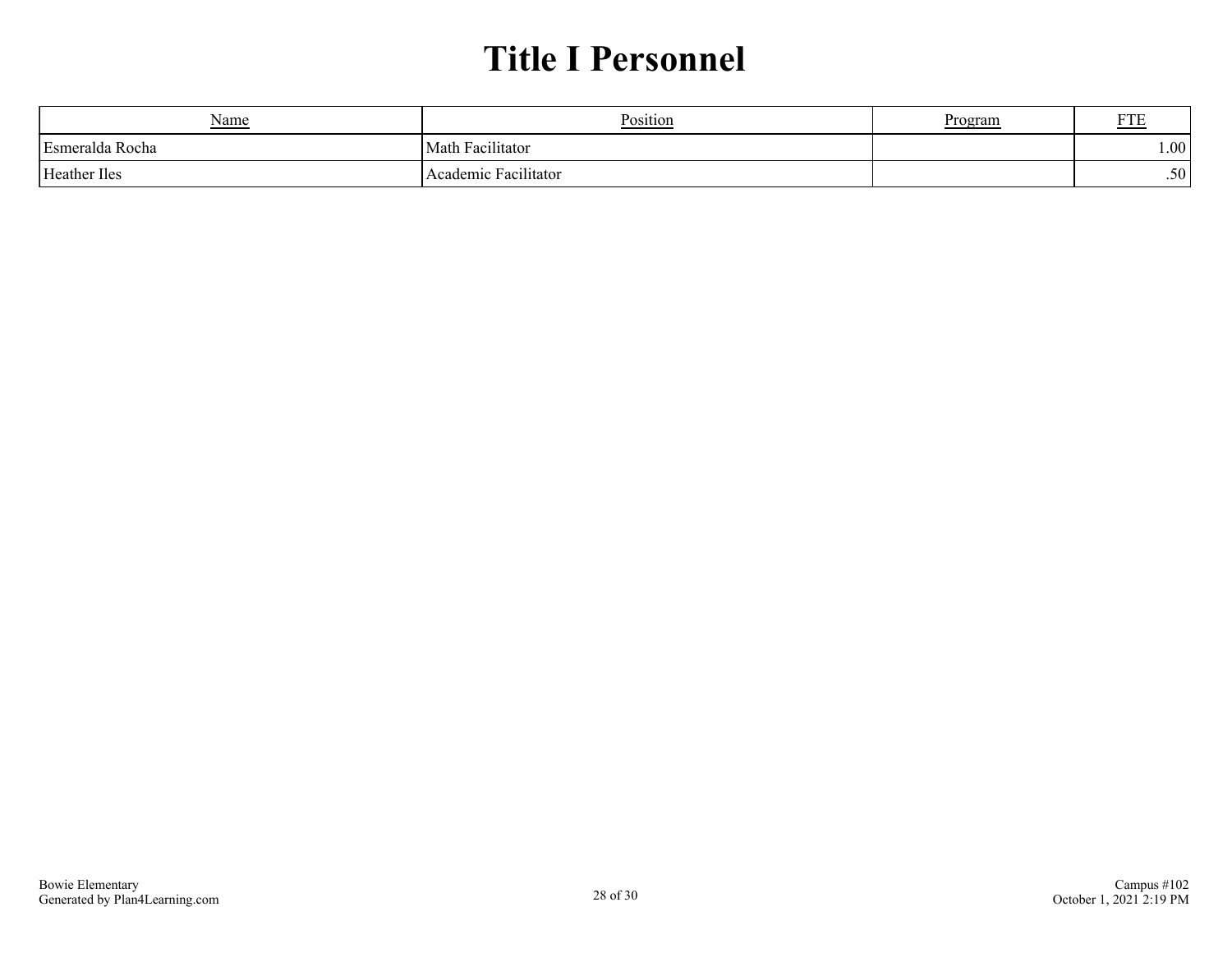## **Campus Funding Summary**

<span id="page-28-0"></span>

|      | 211 Title I, Part A |                 |                                                          |                                    |              |
|------|---------------------|-----------------|----------------------------------------------------------|------------------------------------|--------------|
| Goal | Objective           | <b>Strategy</b> | <b>Resources Needed</b>                                  | <b>Account Code</b>                | Amount       |
|      | 2                   |                 | Personnel Costs                                          |                                    | \$41,081.39  |
| 3    |                     | 6               | Supplemental tutoring and related supplies and materials | 2112-6118-11-102-30-0              | \$5,000.78   |
| 4    |                     |                 | <b>Personnel Costs</b>                                   |                                    | \$77,361.83  |
|      |                     |                 |                                                          | Sub-Total                          | \$123,444.00 |
|      |                     |                 |                                                          | <b>Budgeted Fund Source Amount</b> | \$123,444.00 |
|      |                     |                 |                                                          | +/- Difference                     | \$0.00       |
|      |                     |                 | 199 PIX 30 State SCE Title I-A, Schoolwide Activit       |                                    |              |
| Goal | Objective           | <b>Strategy</b> | <b>Resources Needed</b>                                  | <b>Account Code</b>                | Amount       |
| 3    |                     | 6               | Supplemental tutoring and related supplies and materials |                                    | \$4,579.14   |
| 3    |                     | 7               | Personnel Costs                                          |                                    | \$16,450.00  |
| 4    |                     | $\tau$          | Supplemental tutoring and related supplies and materials | 2112-6118-11-102-30-0              | \$8,323.86   |
|      |                     |                 |                                                          | Sub-Total                          | \$29,353.00  |
|      |                     |                 |                                                          | <b>Budgeted Fund Source Amount</b> | \$29,353.00  |
|      |                     |                 |                                                          | +/- Difference                     | \$0.00       |
|      |                     |                 |                                                          | <b>Grand Total</b>                 | \$152,797.00 |